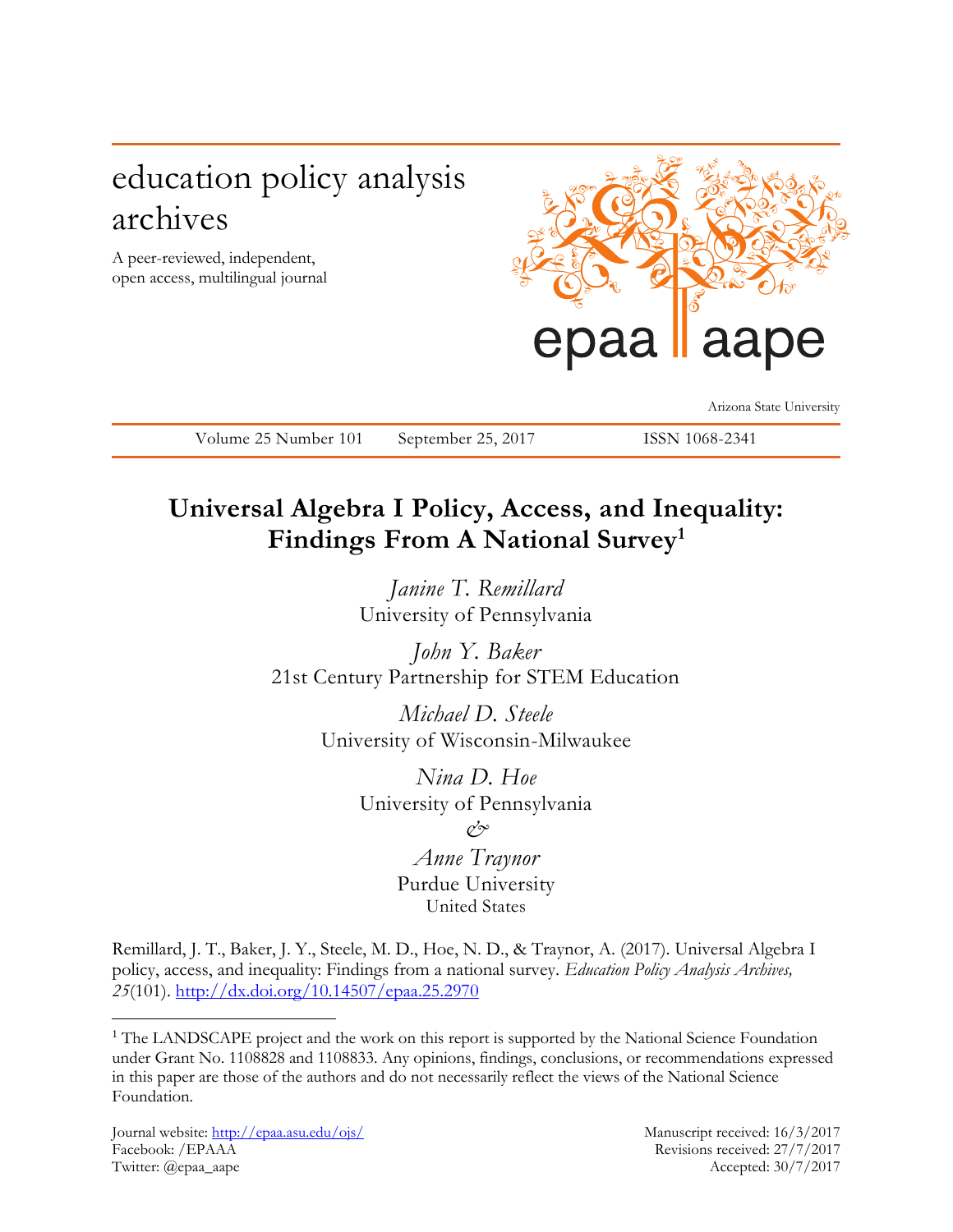**Abstract:** Many in the US view algebra as a gatekeeper to advanced study of mathematics, and increasing enrollment in algebra courses as a strategy to address unequal access to educational opportunity. As a result, universal enrollment policies, which require all students to complete Algebra I by grade 8 or 9, have garnered attention in school districts or states. Based on a view that school districts are the primary implementers of state and national policy in the US, this study surveyed a nationally representative sample of districts to investigate the prevalence of such policies and their relationship to algebra enrollment. Districts reported substantial increases in Algebra I enrollments in eighth grade, although ninth grade remains the most common year students enroll. Only 26% of districts reported having universal enrollment policies; in these districts, linear regression indicated that an association with higher eighth grade Algebra I enrollment was moderated by poverty level (measured by FRL). As a result, universal policies, while decreasing within-district disparities, may increase disparities between districts. These disparities may be explained by maximally maintained inequality (Raftery & Hout, 1993) and effectively maintained inequality theories (Lucas, 2001), which posit that more affluent groups take deliberate action to perpetuate inequalities.

**Keywords**: Algebra; educational policy; school district; access to education; opportunity

## **Política de álgebra universal I, acceso, y desigualdad: Resultados de una encuesta nacional**

**Resumen:** Muchas personas en EEUU ven la álgebra como un portero para el estudio de matemáticas avanzadas y más inscripciones en cursos de álgebra como una estrategia para abordar el acceso desigual a las oportunidades educativas. La álgebra I en le nivel 8 o 9 se ha prestado atención a los distritos o estados escolares. En base a una visión de que los distritos escolares son los principales implementadores de la política estadual y nacional en los Estados Unidos, este estudio investigó una muestra de distritos para investigar la prevalencia de dichas políticas y su relación con la matrícula de álgebra. Los distritos reportaron aumentos sustanciales en las inscripciones de Álgebra I en le nivel 8, aunque la matrícula de le nivel 9 es más común. Sólo el 26% de los distritos relataron tener políticas universales de matrícula y regresión lineal indicaron que una asociación con inscripción superior en álgebra I de le nivel 8 fue moderada por el nivel de pobreza en esos distritos. Como resultado, al disminuir las disparidades dentro del distrito, las políticas universales pueden aumentar las disparidades entre los distritos. Esas disparidades pueden ser explicadas por la desigualdad máxima mantenida (Raftery & Hout, 1993) y teorías de desigualdad efectivamente mantenidas (Lucas, 2001), que argumentan que grupos más afluentes toman acciones deliberadas para perpetuar las desigualdades. **Palabras-clave:** Algebra; política; escuela secundaria; acceso a la educación; oportunidad

# **Política de álgebra universal I, acesso, e desigualdade: Resultados de uma pesquisa nacional**

**Resumo:** Muchas pessoas em EUA ven a álgebra como um portero para o estudo de matemáticas avançadas e mais inscrições em cursos de álgebra como uma estratégia para abordar o acesso desigual às oportunidades educativas. A álgebra I en le nivel 8 o 9 se ha prestado atenção a distritos ou estados escolares. Na base de uma visão de que os distritos escolares são os principais implementadores da política estadual e nacional nos Estados Unidos, este estudo investigou uma amostra de distritos para investigar a prevalência de políticas e sua relação com a matrícula de álgebra. Os distritos reportaram aumentos substanciales em inscrições de Álgebra I en le nivel 8, embora a matrícula do nível 9 es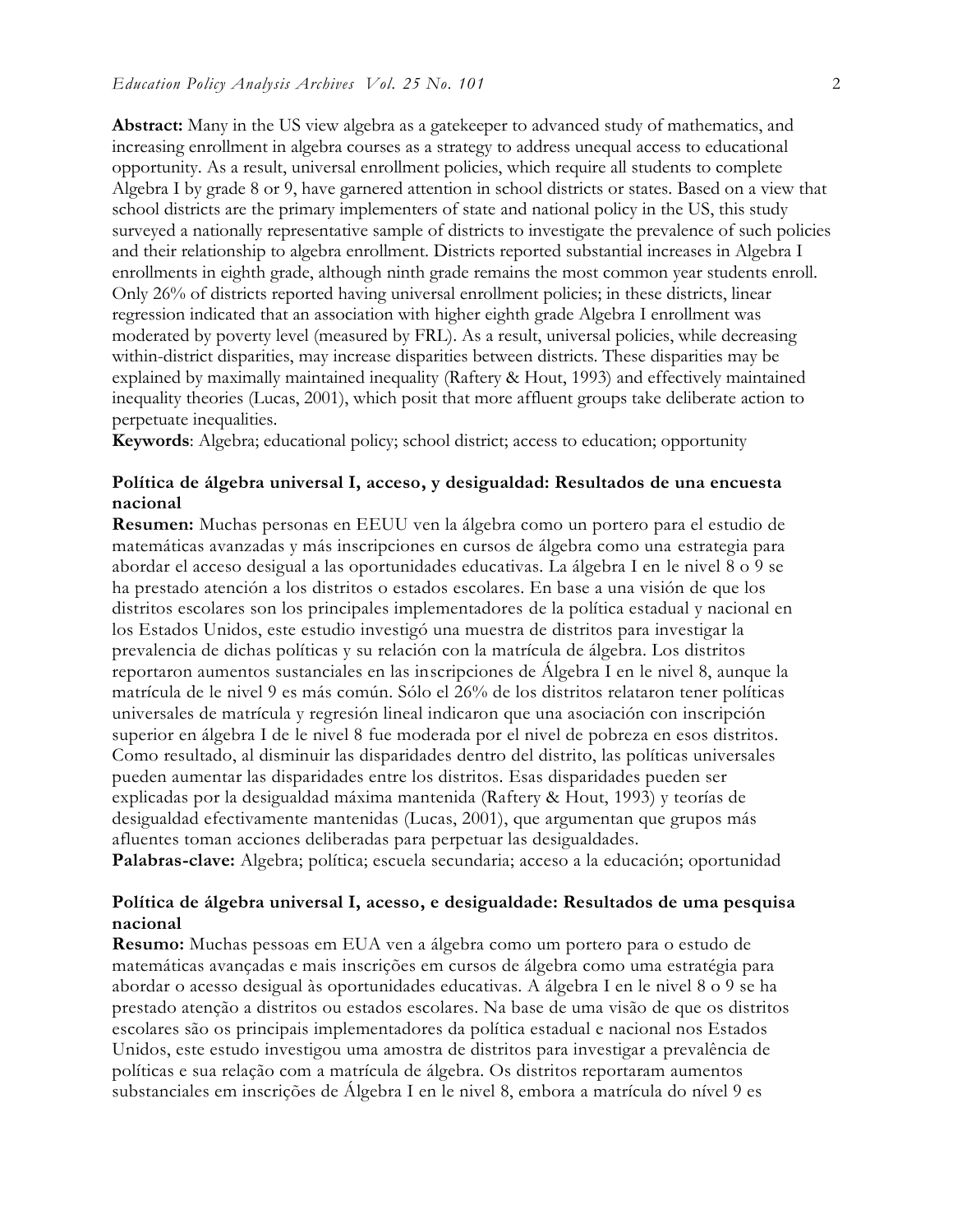más común. Apenas os 26% dos distritos relataram ter políticas universais de matrícula e regresso lineal indicando que é uma associação com inscrição superior em álgebra I do nível 8 foi moderada pelo nível de propriedade de seus imigrantes. Como resultado, al disminuir as disparidades dentro do distrito, as políticas universais podem aumentar as disparidades entre os distritos. Estudo das expectativas para a desigualdade máxima da manutenção (Raftery & Hout, 1993) e teorias de desigualdad efetivamente mantenidas (Lucas, 2001), que argumentan que grupos mais afluentes toman acciones deliberadas para perpetuar las desigualdades.

**Palavras-chave:** Álgebra; política; escola secundária; acesso à educação; oportunidade

# **Universal Algebra I Policy, Access, and Inequality**

Worldwide, many school systems are facing challenges to simultaneously increase levels of mathematics attainment and ensure access to substantive mathematics for greater numbers of students. In the US, this challenge is currently being played out in part through policy and practice debates over the topic of algebra. Positioned as a gatekeeper that governs students' opportunities to study advanced mathematics, Algebra I is often used as a cornerstone in U.S. policies aimed at increasing mathematics attainment (e.g., Achieve, 2008), global competitiveness (e.g., National Mathematics Advisory Panel, 2008), college and career readiness (e.g., United States Department of Education, 1998), and addressing unequal access to educational opportunities for students based on income level and school type (e.g., Moses & Cobb, 2001).

As a result, many policy initiatives and experimental programs have targeted enrollment in and successful completion of Algebra I (or its equivalent) at or before ninth grade as a strategy to increase access to and participation in higher levels of high school mathematics (Domina, McEachin, Penner & Penner, 2015; National Mathematics Advisory Panel, 2008). We refer to policies and programs based on this strategy as *universal Algebra I by ninth grade* (UA9).<sup>2</sup> These policies are of keen interest to a wide variety of stakeholders seeking to improve outcomes and reduce inequalities among U.S. students in mathematics. The perceived shift towards universal Algebra policies has not been accompanied by systematic research on the impact of such policies on enrollment or completion outcomes or the extent to which they increase participation among students in lowincome communities. In short, we do not know how widespread such policies are and whether they have indeed produced the desired results of reducing inequality through increasing enrollment and successful completion of Algebra I for a greater number of students.

In this paper, we investigate the phenomenon of the universal Algebra I by ninth grade policy. Using U.S. school districts as the unit of analysis, we explore current policy trends in how districts are responding to the pressures to increase Algebra I enrollments and completion rates. We consider the landscape of policy and practice related to universal Algebra I by ninth grade and focus, in particular, on the relationship between these policies and districts serving low-income populations. The questions driving our analysis in this paper are:

- 1. To what extent have school districts in the US adopted universal Algebra I policies?
- 2. What are current patterns in Algebra I course taking in the US?

 $\overline{a}$ 

<sup>&</sup>lt;sup>2</sup> This term is consonant with Stein, Kaufman, Sherman, & Hillen's (2011) conception of "early and universal algebra."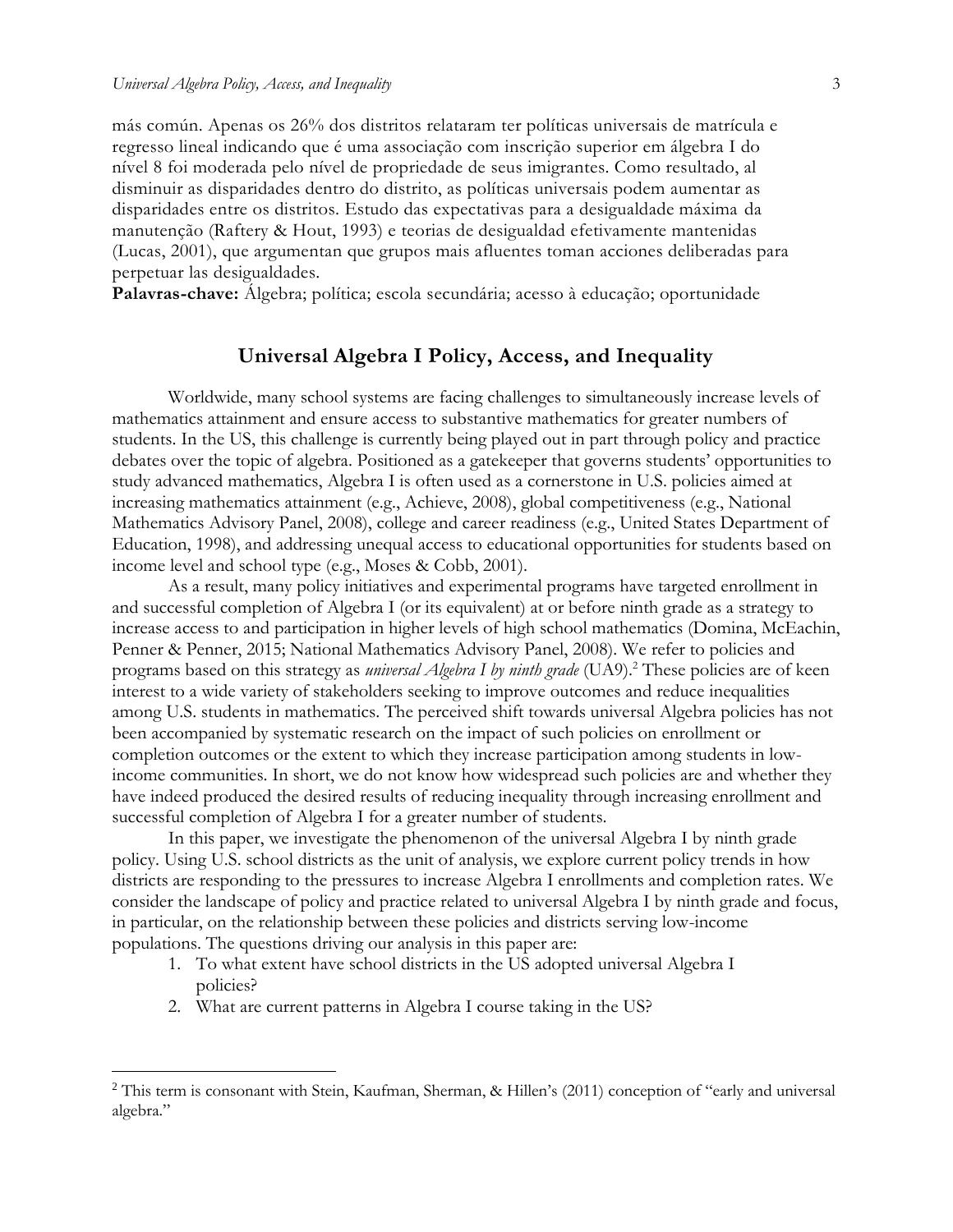$\overline{a}$ 

3. In what ways are Algebra I course requirement policies related to Algebra I access and enrollments in different types of districts, particularly those serving students in low-income communities?

We consider these questions using the results from a survey of a nationally representative sample of school districts designed to measure district algebra policy and students' opportunities to learn algebra. As school districts are responsible for setting policies that determine access to algebra, we selected school districts are the unit of analysis.

#### **Universal Algebra I Policies and Student Outcomes**

In response to the work of Moses and Cobb (2001), policymakers and researchers in the mid-2000s began working in earnest to increase access to Algebra I by changing or eliminating selective enrollment procedures that had been used to determine readiness to take an Algebra I course<sup>3</sup>. One specific means to implement this change is then notion of "curricular intensification," a term used by Domina et al. (2015) to describe efforts to increase academic rigor for all students, such as UA policies (by grade 8 or 9). These efforts assume that "students learn more in academically challenging educational environments" (p. 277) and that universal requirements can equalize learning opportunities across social strata. Research on UA policies have shown mixed results, both in favor of and against UA policies. Mathematics educators and policymakers have used these empirical results as the basis for drawing battle lines on either side of the UA policy issue. In a review of 19 empirical studies that examined universal algebra policy implementation in several schools, districts, and one state (California), Stein, Kaufmann, Sherman, & Hillen (2011) reported several promising findings. Across the studies that provided enrollment data, these policies, some of which required Algebra I by eighth grade (UA8) and some by ninth grade (UA9), led to a greater number of students passing Algebra I in all cases. In all but one study, researchers found improvements in student achievement following the implementation of a UA policy, including studies of large systems and states such as California (Williams, Haertel, & Kirst, 2011), Milwaukee (Ham & Walker, 1999), and the Washington, D.C. metro area (Burris, Heubert, & Levin, 2006). In particular, UA policies improved access and achievement in ways that narrowed race-based achievement gaps (e.g., Burris & Welner, 2005; Edmunds et al., 2012). These studies are cited by UA policy supporters as evidence that such policies increase both access to algebra and increase the number of students in historically marginalized populations who successfully complete Algebra I.

Critics of UA policies point to less positive outcomes. Some reports indicate that students and teachers have had difficulty meeting the high-stakes expectations associated with universal access policies, with some states reporting failure rates in Algebra I courses in excess of 50% (Achieve, 2009a; Clotfelter, Ladd, & Vigdor, 2015). A study of UA9 policies in the Chicago Public Schools noted that while the number of students passing Algebra I increased, pass rates as an overall percentage of the student population decreased slightly overall (Allensworth, Nomi, Montgomery, & Lee, 2009). Domina et al. (2015) used district-level panel data collected during California's unevenly implemented move to increase enrollments in Algebra I in eighth grade to examine the effect of these increases on  $10<sup>th</sup>$  grade mathematics achievement. Using district-level data from the California

<sup>3</sup> Universal Algebra policy is an umbrella term that refers to a set of administrative rules designed to increase access to one form or another of an Algebra I course. The nature of those courses, whether they are heterogeneously or homogeneously grouped, and what content is taught in the name of Algebra I, is beyond the scope of this paper. Some findings related to course-specific constructs are addressed in Steele, Remillard, Baker, Keazer, and Herbel-Eisenmann (2016) and in forthcoming publications from the project.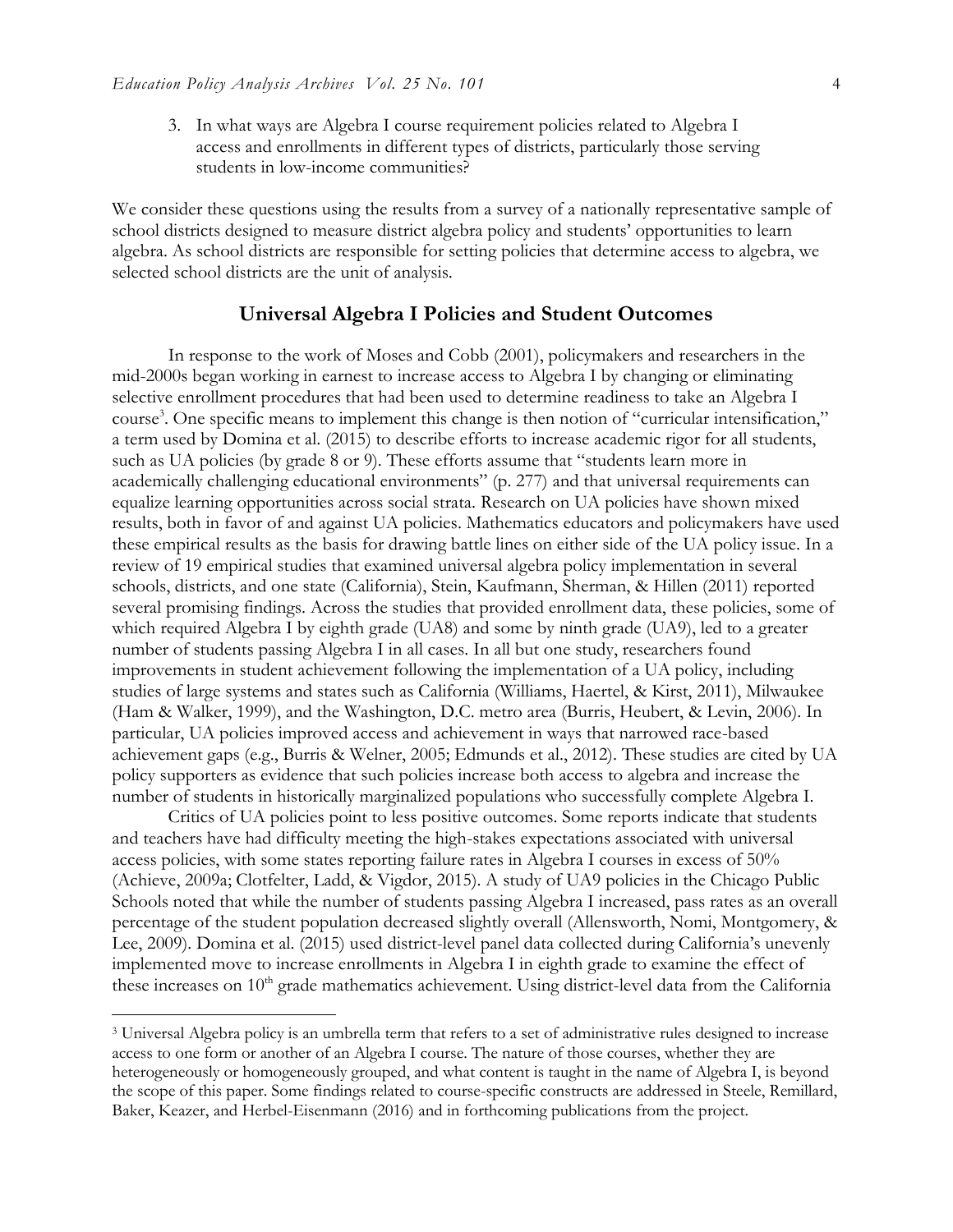Basic Educational Data System and California High School Exit Exam, researchers found a negative correlation between districts' eighth grade enrollment rates and math scores in  $10<sup>th</sup>$  grade in several content domains, ranging from number sense and pre-algebra to Algebra I and geometry. When controlling for district size, these researchers found that the largest one-third of districts (with 850 or more students in eighth grade), which included the large urban districts in the state, were exclusively responsible for this effect. Outcomes were more positive in the other two-thirds of districts. Domina et al.'s recent finding may provide support for a claim initially made by Loveless in a 2008 report, the M*isplaced Math Student*. Loveless argued that schools enrolled an increasing percentage of students in eighth grade Algebra I before they were adequately prepared to learn the material. He also claimed that the population of "misplaced*"* students was disproportionately lowincome and minority. In essence, Loveless suggests that policies that increase enrollment may indeed be damaging, because they make successful completion less likely, and argues that sound policy must attend to both access and achievement in the form of course completion.

These mixed and differential findings merit further scrutiny. Is a push in the name of equalizing access in fact damaging one of the key constituencies that it aims to support? Domina et al.'s (2015) study is revealing, not only for its findings, but for the evidence it provides of uneven application of a state's universal enrollment policy. The large-scale studies that exist primarily look at course enrollment and successful completion as broad inputs and outputs, and usually within a single district system. These course-grained studies have been interpreted by policy pundits in divergent ways: Some commentators refer to Algebra I in eighth grade as "the new normal" (Loveless, 2013, p. 31); others suggest that widespread universal Algebra I polices may not be as prevalent or as evenly applied indicated by reports (Biddle, 2013). To understand the ways that policy, enrollment, and course completion interact as systems, data about multiple districts that vary by state and local policy context, demographics, size, and urbanicity is needed to begin to explore the policy-practice nexus in greater depth. The purpose of this paper is to report on a systematic investigation of the prevalence of universal algebra policies within school districts in the US and the relationship of these policies to Algebra I enrollment and completion.

# **Perspectives on Reducing Inequality through Increased Access**

Approaches that seek to reduce inequality of educational opportunity tend to focus on increasing assess to valued resources for those most often excluded. Klugman (2013) refers to this approach as embracing a "resource deprivation" perspective, which views "high-level curricula as opportunities to learn and argue that inequalities of access to high-level curricula result from disadvantaged families' and schools' limited resources" (p. 114). Because it is viewed as the first step in a college-preparatory mathematics sequence, the opportunity to take Algebra I as early as possible is an example of high-level curricula that is currently differentially available to advantaged and disadvantaged families. From this perspective, one way to narrow inequalities in opportunity is to increase the possibility that underprivileged youth will have access to the same valued and consequential resources that more advantaged youth have.

Klugman (2013) argues that the resource-deprivation perspective is incomplete because it does not take a systemic view of distribution of resources. Instead, the focus on increasing access for one segment of the society ignores the tendency for social systems to maintain inequalities. Specifically, scholars taking a systemic perspective on distribution of resources have noted a tendency for members of socioeconomically advantaged groups to behave in ways that seek further and additional resources for themselves (and their children) when less advantaged groups are being provided access to valued resources and opportunities (Klugman, 2013; Lucas, 2001). This tendency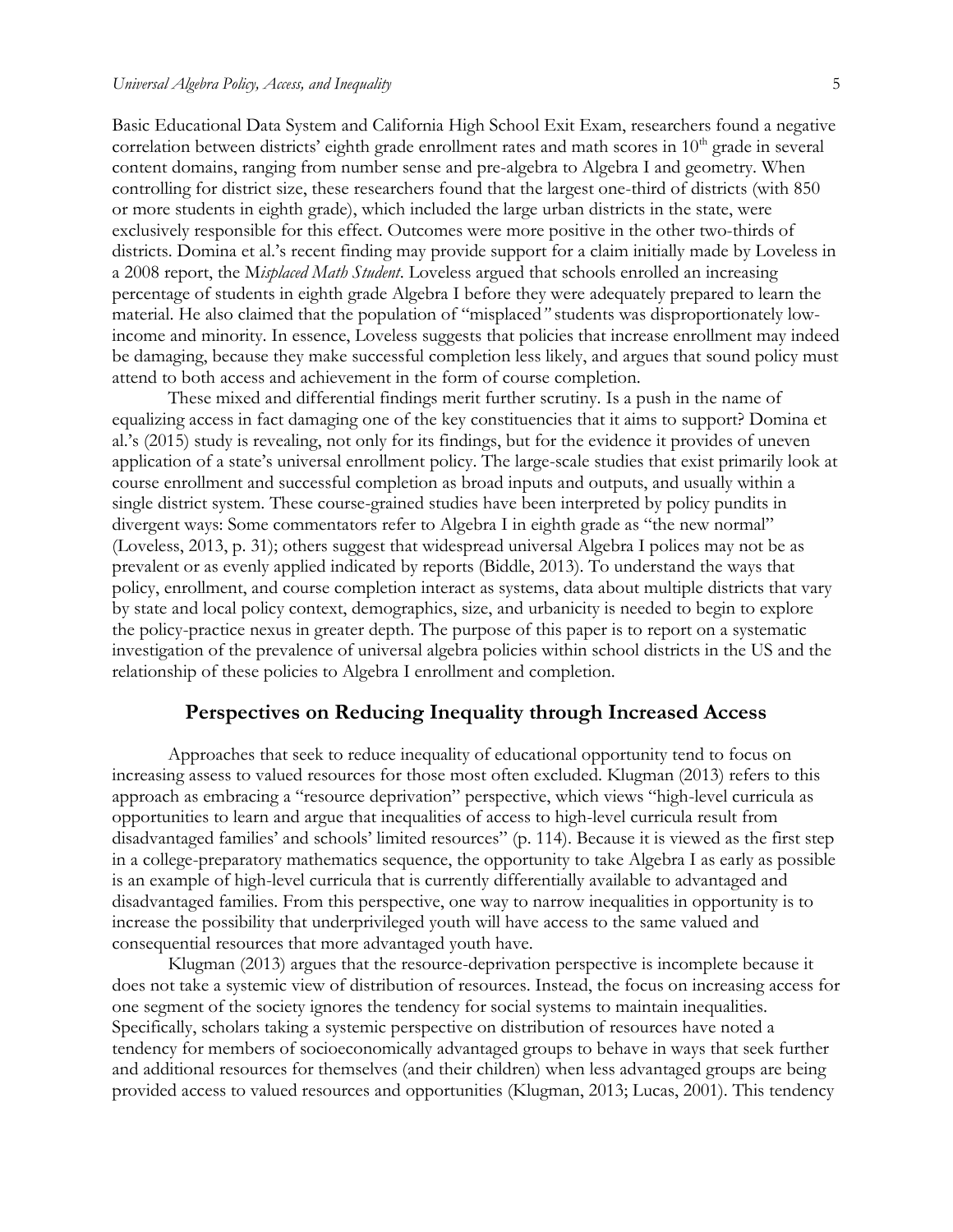is explained through the lens of *effectively maintained inequality* (EMI) theory (Lucas, 2001), which asserts that "socioeconomically advantaged actors secure for themselves and their children some degree of advantage wherever advantages are commonly possible" (p. 1652).

Lucas (2001) proposed EMI theory to highlight the active role that advantaged actors play in securing socially valued resources, in contrast to *maximally maintained inequality* (MMI) theory (Raftery & Hout, 1993), which focuses on the ways members of advantaged groups are better positioned than others to benefit from new educational opportunities. EMI theory asserts that, in the face of increasing access to valued educational resources, socioeconomically advantaged groups exploit qualitative distinctions to secure benefits.

Klugman's (2013) analysis of Advanced Placement (AP) offerings in California illustrates the importance of considering the behaviors of the advantaged when disadvantaged groups are given access to valued resources. He found that increased efforts to offer AP courses in schools serving students from low-income households were matched by parents from advantaged communities mobilizing and obtaining a wider array of AP options at their children's schools. To look at just one end of the socioeconomic continuum is to assume that disadvantage is equivalent to the "absence of advantage" (Brooks-Gunn, Duncan, Klebanov & Sealand, 1993).

Our analysis of school districts' policies and practices around the highly valued course of Algebra I considers districts across the socioeconomic spectrum. As discussed in the following section, we view districts as key players in policy implementation and creation within a state and national context. We also consider the particular demographic features of the district, including size, urbanicity, and poverty.

#### **Framing the Policy Context: A Focus on School Districts**

School districts are the primary unit of analysis in this study, consistent with strong traditions of local control and the absence of federal jurisdiction over education practices in the U.S. Although they must comply with policies of their home states, school districts enjoy substantial autonomy and play a critical role in interpreting and enacting state policy (Spillane, 2006). They also set their own policies addressing graduation requirements, course sequencing, and enrollment; as a result, there is substantial variation in how Algebra I is structured and taught, as well as the criteria for entrance.

School districts also operate within influential contexts. They are nested within states, and state mandates drive their policies, often in response to national dialogues (Spillane, 2006). Although the US does not have a national curriculum, initiatives at the national level impact states and districts differentially, depending upon the pathways chosen and the availability of supplemental funding for policy initiatives (e.g., No Child Left Behind [NCLB] Act, 2001). States are responsive to national initiatives, as the following examples illustrate.

To increase consistency across states and districts and expand access to quality mathematics instruction, professional organizations such as the National Council of Teachers of Mathematics (NCTM) have produced school mathematics standards that have, to varying extents, informed policy and practice (NCTM, 1989). More recently, an independent advocacy organization, Achieve Inc., developed the America Diploma Project, a series of analyses and policy briefs that assessed rigor of secondary school curriculum and outcomes. These analyses led to the development of college- and career-ready curriculum (CCRC) recommendations for states regarding English and mathematics graduation requirements (Achieve, 2009). At the time of the study, 35 states had adopted these recommendations, which included increased graduation requirements, efforts to align state assessment systems to college- and career-ready standards, and the creation of accountability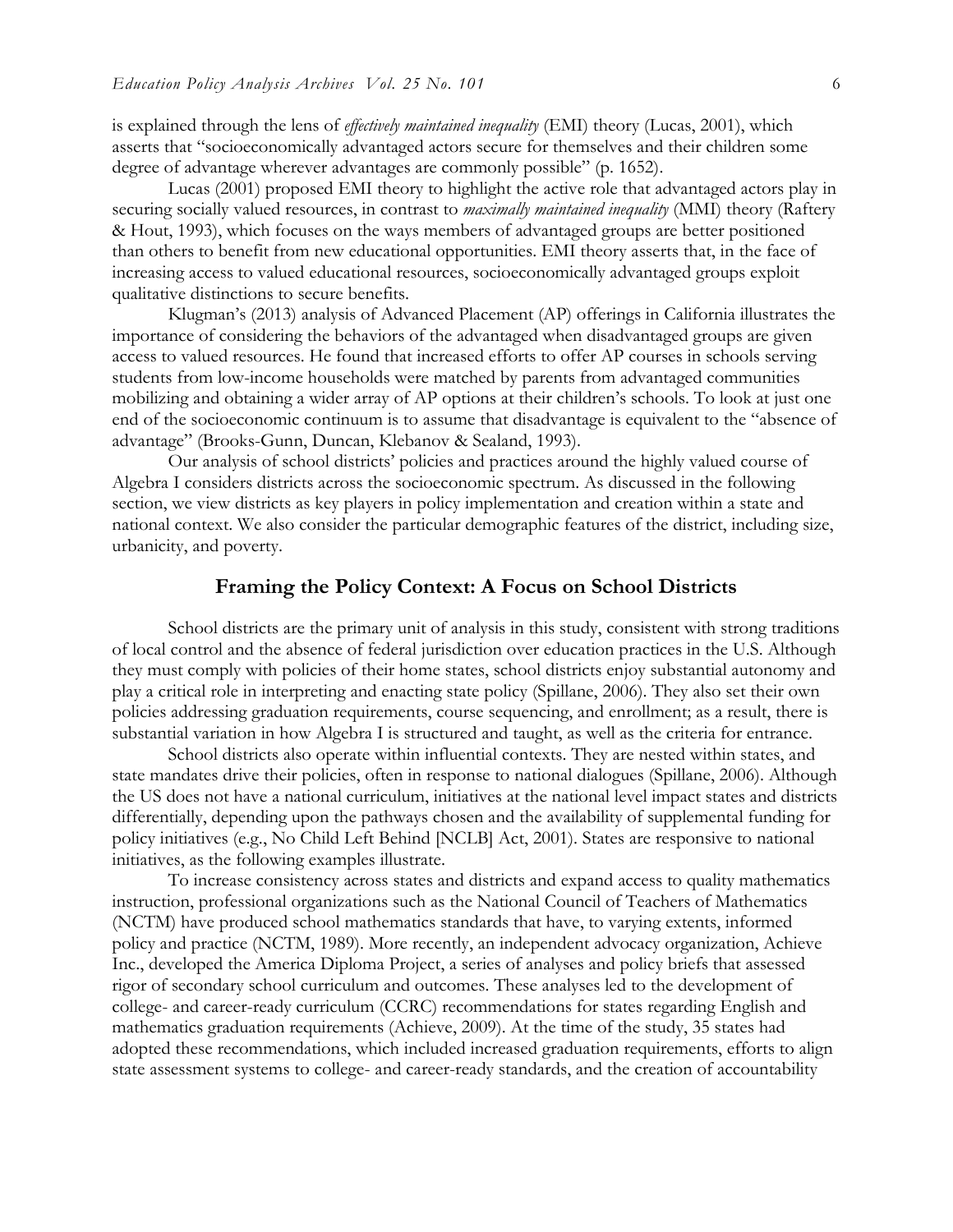and reporting systems that supported CCRC outcomes for students. These changes were fairly politically benign, unlike the consideration of curriculum standards that followed.

Following on this work, Achieve and the National Governors Association (2010) developed the Common Core State Standards (CCSS) initiative, subsequently incentivized by federal funding competitions such as Race to the Top (U.S. Department of Education, 2009). The mathematics standards (CCSSM) were adopted by 46 U.S. states and territories at the time of this study, and at the secondary level, represented a significant increase in rigor for many states (Carmichael, Martino, Porter-Magee, & Wilson, 2010; Schmidt & Houang, 2012). The mathematics standards also represented a shift of content typically included in Algebra I to earlier grades (seventh and eighth grade in particular), although the standards themselves are silent on when and how to offer a first algebra course. As such, CCSSM marked an important shift in content recommendations for states, but policy recommendations for implementation remained the purview of states and districts.

District policies are also related to the demographics of the district. We focus on three demographic categories: urbanicity, size, and district poverty. Urbanicity describes the location-type of a school district (i.e., urban, suburban, town, and rural). School districts from the same urbanicity type tend to share other characteristics; for instance, urban schools tend to be larger, have lower perpupil funding rates, and have poorer student outcomes than other urbanicity types (e.g., Anyon, 1997). Districts of similar size are likely to share certain structural characteristics; for example, smaller districts may have fewer schools and administrative staff, allowing for more systemic coherence. Urbanicity and district size can be related (urban districts tend to be large; rural districts tend to be small), but not always directly correlated. For instance, both large urban and suburban districts may have large bureaucratic structures but may differ in per-pupil funding. Student wealth/poverty is a third facet that influences access to resources and academic outcomes (Burris & Welner, 2005; Lipman, 2011). Districts serving students with similar levels of poverty may also share other characteristics and may respond to policy influences in similar ways (Klugman, 2013). Our analytical approach assumes that district demographics are related to (as opposed to caused by or as causing) variation in district policy.

#### **Methods**

To address our research questions, we analyzed data from a large-scale, nationally representative sample of school district leaders in the United States, inquiring about algebra policy in middle and high schools.

#### **Analytical Categories**

In order to consider the ways in which the U.S. educational context and varying local conditions and demographics might mediate relationships between policy and access, we identified a set of key analytical categories to conceptualize dimensions of the survey sample: a) state policy; b) district size; c) urbanicity; and d) poverty. In structuring our survey sample, we ensured representativeness with respect to these district characteristics across the United States. We also made use of these characteristics throughout our analysis.

**State policy context.** In order to categorize state policy with respect to mathematics requirements, we used Achieve's (2009) college- and career-ready curriculum (CCRC) criteria, which asked states to require four years of challenging secondary mathematics courses. We drew data from Achieve, which categorized states into four groups based on progress towards CCRC implementation: planned by 2011, planned by 2015, planned but with no date specified, or no plans to increase requirements. At the time of the survey in 2012, CCRC 2011 represented districts in the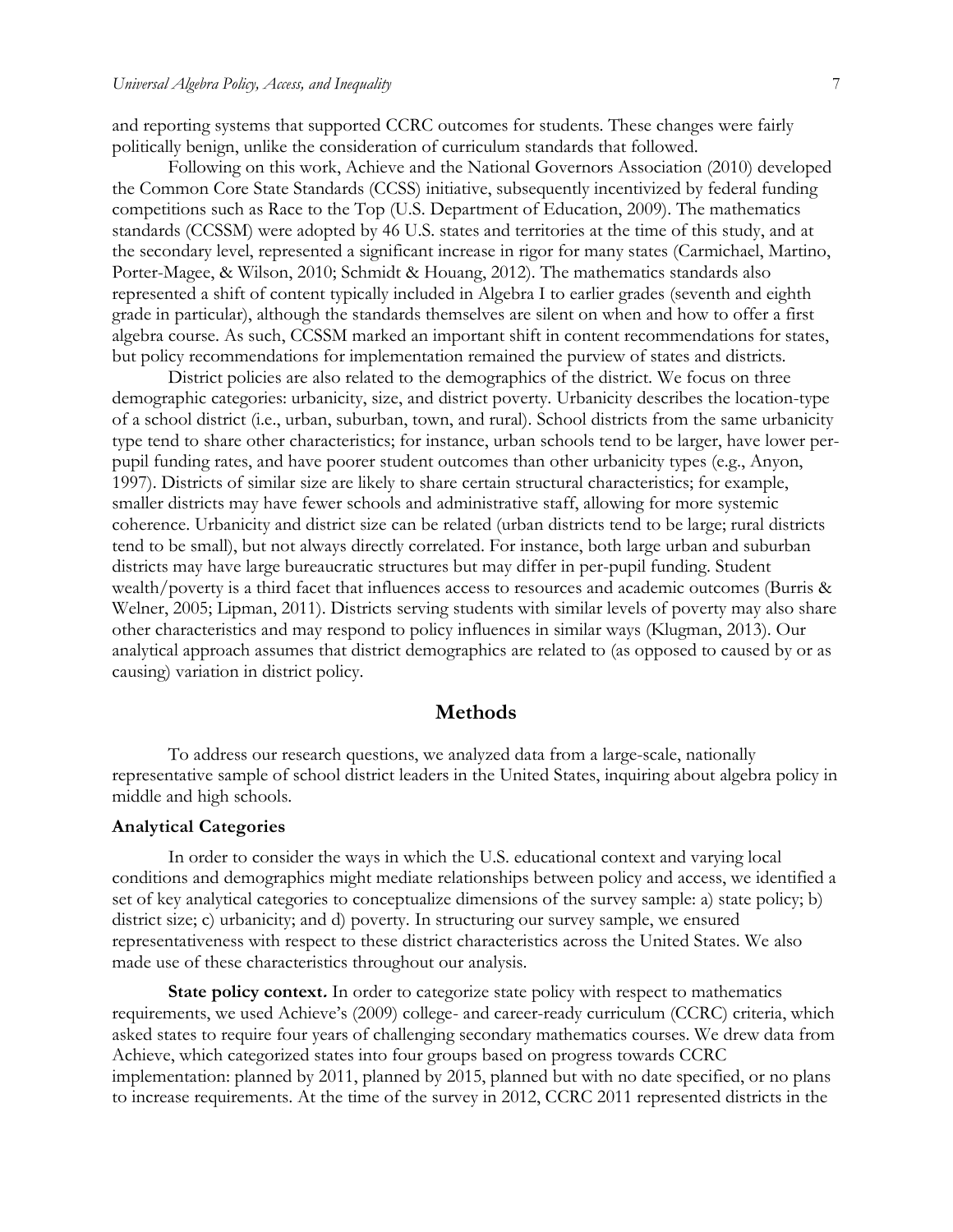throes of implementing new policy, with CCRC 2015 districts likely in transition. In addition, the study took place in the early stages of the adoption of the Common Core State Standards, meaning that many districts surveyed were likely in the process of analyzing changes in the mathematics content of the standards and determining course and policy implications based on those changes.<sup>4</sup>

**District size.** We identified districts as "large" or "small" based on their enrollments. We labeled large districts as those with more than 4,000 students and small districts as those with fewer than 4,000 students. Nationwide, large districts accounted for 19% (the largest fifth of school districts) and small districts accounting for 81% of the districts (NCES, 2011).<sup>5</sup>

**Urbanicity.** We use the term urbanicity to describe the population density of the community in which a school district is located. This term is based on the NCES (2011) construct of Urban-Centric Locale Codes. NCES categorizes the community a school district is located into four large-grain categories: urban, suburban, town, and rural. We combined suburban and town into a single category due to similarity in population density.

**Poverty**. To compare districts in terms of wealth distribution and poverty, we considered the percentage of students in each district eligible for the Free or Reduced Priced Lunch (FRL) Program (NCES, 2011). We categorized districts into four FRL quartiles, based on the population of all U.S. school districts, and classified districts with the highest percentage of students eligible for FRL as high poverty (Quartile 4).

## **Data Collection**

 $\overline{a}$ 

We drew on two data sources in this paper: data from a survey of school districts that the LANDSCAPE Algebra Policy in Middle and High Schools developed for this study and the Common Core of Data from the U.S. Department of Education's National Center for Education Statistics (NCES, 2011).

**Survey development.** We created the survey using total survey design (Fowler, 2002) with the goal of minimizing measurement error by considering all aspects of the survey design process at the beginning, and writing survey questions with end-analyses in mind. Drawing on literature from mathematics education and policy research, as well as work we have collectively done with school districts, we developed an initial set of questions, and then piloted open-ended versions with twelve district math leaders. Analyzing their responses, we developed closed-form items, which an expert panel then reviewed. We piloted the web-based survey with 38 districts and revised following cognitive interviews. The final survey, deployed May 2012, had 522 items contained in 47 questions. The survey probed district leaders about district policies for graduation, student enrollment patterns, decisions pertaining to Algebra I, and the forces that influenced those decisions. (See Appendix for copy of survey.)

**Sampling.** Using the Common Core of Data (NCES, 2011), we identified all local education agencies in the US, what we call "local school districts," with the exception of charter schools,

<sup>4</sup> The broader project included case studies of twelve districts, nested in four states in different geographic regions of the US. Our data from these case studies indicates that at the time of the study, the districts within the four states in question were squarely in an analysis mode with respect to the standards, and had not implemented sweeping changes based on their implementation.

<sup>5</sup> NCES collects data about all public schools and school districts in the U.S. on an annual basis. State education agency officials supply descriptive information about school districts, schools, students, and staff, including demographics and fiscal data. See nces.ed.gov/ccd.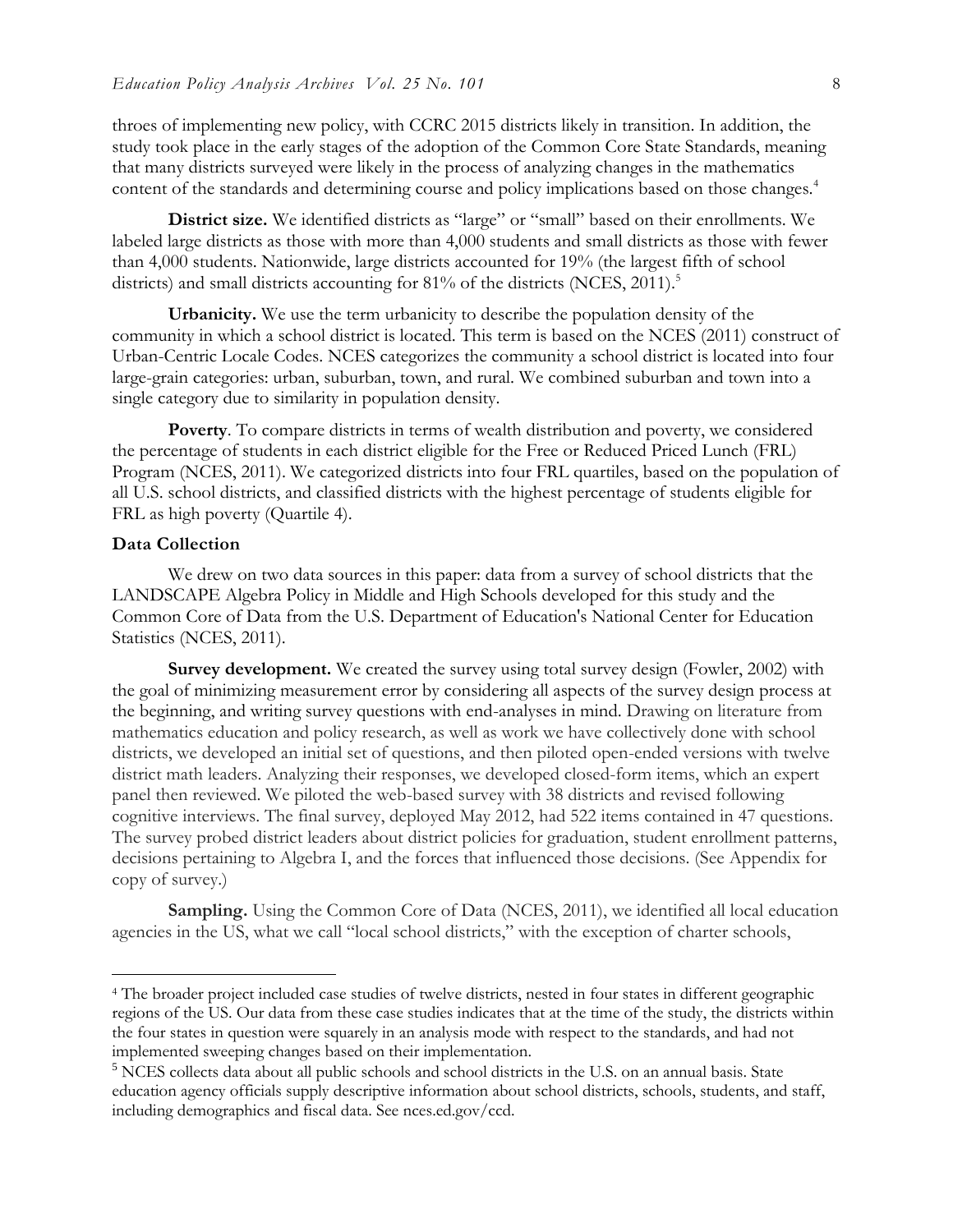specialty school districts, and districts with fewer than 41 students. The total population included 13,075 school districts. Using a power analysis, we determined that our sample should include 1,000 districts to be able to detect a group mean difference at the .05 significance level. For the purposes of this study, we stratified our sample with respect to state policy grouping (CCRC), district size, and urbanicity. We sampled disproportionately based on district size (40% large districts and 60% small districts) and state policy (25% from each grouping) in order to be able to make arguments about the relationship between state and district algebra policy and location. We sampled proportionally by urbanicity.

We sought to administer the survey to one individual within each district most clearly responsible for decisions about mathematics education. We hypothesized that these individuals would be well-informed to answer questions about Algebra I policy and practice. We then identified the individuals by searching district websites and state databases; they tended to be mathematics coordinators or assistant superintendents for curriculum and instruction. In some districts, the individuals were superintendents, principals, or teachers. In the initial contact, we asked the individuals to confirm their responsibility for district policies concerning Algebra I, and to pass the invitation to the appropriate person if necessary.

**Final dataset and response bias.** In total, we contacted 2,332 districts, invited in three waves, to participate in the survey, yielding 1,192 responses over a six-month period. Following data cleaning to account for substantially incomplete and duplicate responses, the final dataset contained survey responses from 993 district leaders, for an overall response rate of 43%. We then linked these responses with district-demographic and census-tract data (NCES, 2011). The distribution of the districts with respect to state policy grouping and urbanicity was statistically representative of our intended sample, showing no evidence of response bias by policy grouping or by urbanicity respectively,  $\chi^2$  (3) = 0.721,  $p > .05$  and  $\chi^2$  (2) = 3.994,  $p > .05$ . Our response rate with respect to district size, however, was skewed in favor of larger districts—  $\chi^2$  (1) = 26.439,  $p < .05$ . Because the sample is somewhat biased in relation to district size we do not extrapolate from findings related to this factor. We used post-stratification weighting to correct for the unequal probabilities of selection across cells when deriving national estimates.

#### **Data Analysis**

 $\overline{a}$ 

We employed both descriptive and inferential statistics to build a picture of the national landscape of Algebra I policies and enrollment patterns and identify factors that were significantly related to those policies and enrollment patterns. The analysis relied on a small subset of items, drawn from different sections of our survey.<sup>6</sup> In these 10 items, district representatives shared information about algebra policies, enrollment, changes in enrollment patterns, and pass rates. By drawing on a large, nationally representative sample, we are able to report on trends in school districts across the country. Our unit of analysis was the school district. In our analysis, used probability-weighted data approximating a simple random sample of the 13,075 school districts in the US.<sup>7</sup>

<sup>6</sup> A full research report of all survey findings from the LANDSCAPE Study (Steele et al., 2016) is available on the Consortium for Policy Research in Education publication website: http://www.cpre.org/LANDSCAPE.

<sup>7</sup> Our analysis treats the school district as the unit of analysis. We do not present data on the percentage of students who are impacted, like others in the field (e.g., Loveless, 2008). For instance, we report on the percentage of school districts that require Algebra I completion to graduate from high school, but we do not report on the percentage of students for whom Algebra I completion is required to graduate.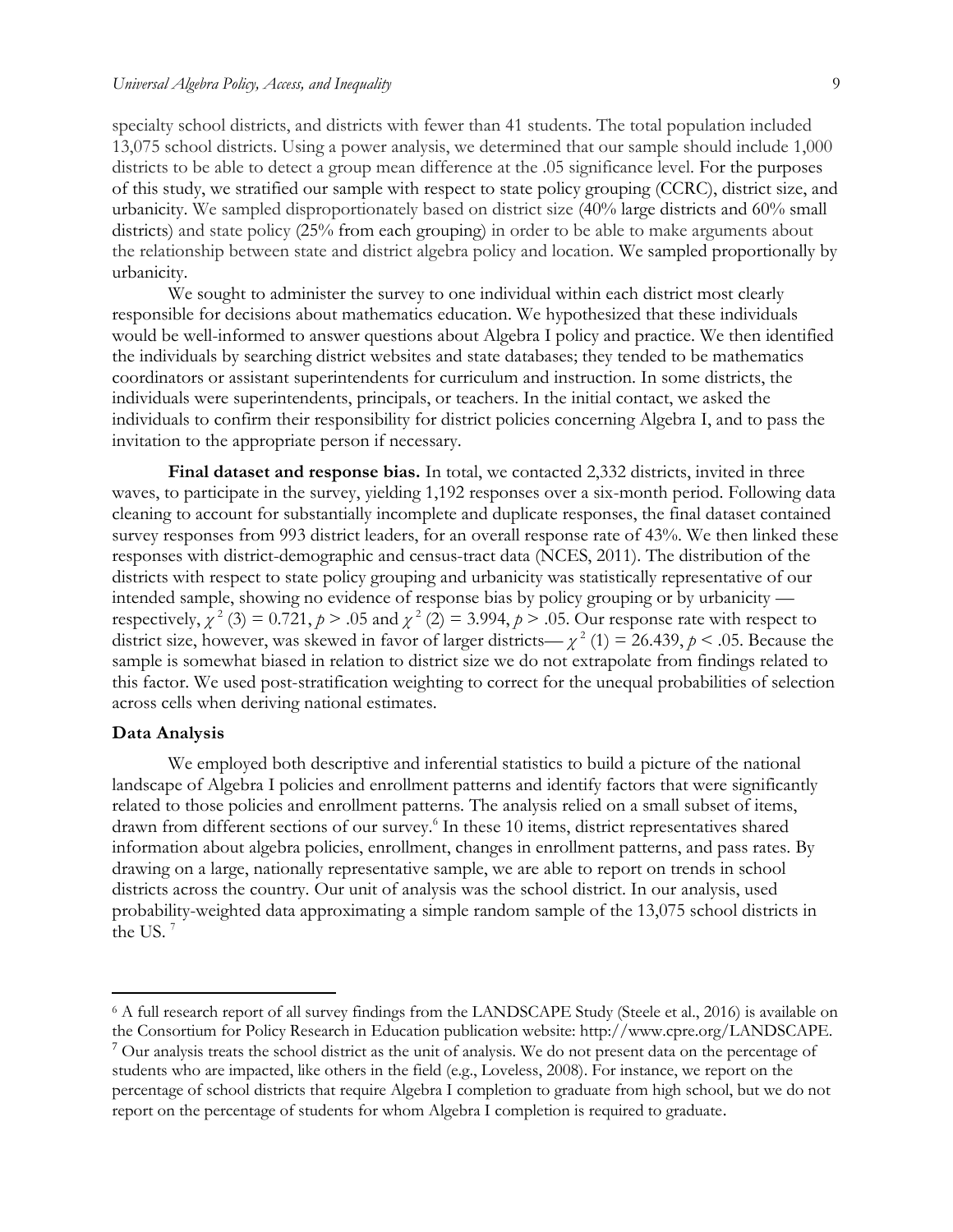We conducted the data analysis using SPSS 21, employing the Complex Samples module. To understand the prevalence in the US of each policy and outcome in the survey, pursuing our first research question, we estimated relative frequency distributions. As we utilized weighted data, we report the estimated percentages of respondents in the population rather than actual sample frequencies, along with standard errors when appropriate. Within analyses, we used listwise deletion to remove cases with missing data.

Addressing our first and second research questions, we used our analytical categories (state policy groupings, district size, urbanicity, FRL) to compare districts to see if these characteristics were related to district policy, relying on cross-tabulations to describe the distribution of the data.

In order to address our third research question about access and enrollments, we used linear regression to predict eighth and ninth grade district enrollment percentages in Algebra I based on UA9 policy and our analytical categories (i.e., our set of district-level covariates). We estimated two linear regression models: a main effects model, and a model including interaction terms to elucidate the relationship between UA9 policy and enrollment percentage across districts of different sizes, locales, and relative poverty levels. Given that initial linear regressions predicting Algebra I enrollment percentages indicated that there was no statistically significant interaction between district size and UA9 policy in either grade, we removed this interaction term from both the eighth and ninth grade models. The full model is given in Equation 1:

# $Enroll = \beta_0 + \beta_1 U A9 + \beta_2 Siz + \beta_3 Urb + \beta_4 Pol + \beta_5 Pov + \beta_6 U A9 \times Urb + \beta_7 U A9 \times Pov + \varepsilon$

where *Enroll* is the district Algebra I reported enrollment percentage, *UA9* is an indicator denoting districts with UA9 policies, and the other covariate symbols denote main effects of the four analytic categories as well as interactions of UA9 policy with locale and poverty level.

Additionally, and also in connection with our third research question, our second model used a linear regression to predict district pass rates for Algebra I based on UA9 policy and our analytical categories as shown in Equation 2:

## PassRate =  $\beta_0 + \beta_1 U A9 + \beta_2 Siz + \beta_3 Urb + \beta_4 Pol + \beta_5 Pov + \varepsilon$

where *PassRate* is the district's reported Algebra I pass rate, given as a percentage, and all other notation is as described previously.

# **Findings**

Our analysis of the survey data of U.S. school districts had several purposes. One purpose was to describe the landscape of Algebra I policy and course-taking patterns across the U.S. A second purpose was to examine the extent of the relationship between course-requirement policies and increased Algebra I enrollments. The third purpose was to consider the ways that such courserequirement policies were related to algebra access in different types of districts, with a specific focus on students in low-income communities. Our findings are organized into two parts. First we describe patterns in Algebra I enrollment policies in general, using our analytical categories to examine any relational trends. We then turn to our data on patterns in course taking practices and pass rates, looking at the national landscape and then focusing specifically on districts that have adopted UA9 policies. We consider the impact that UA9 policies appear to have on different types of districts, focusing, in particular, on FRL rate as an approximate measure of average student poverty level.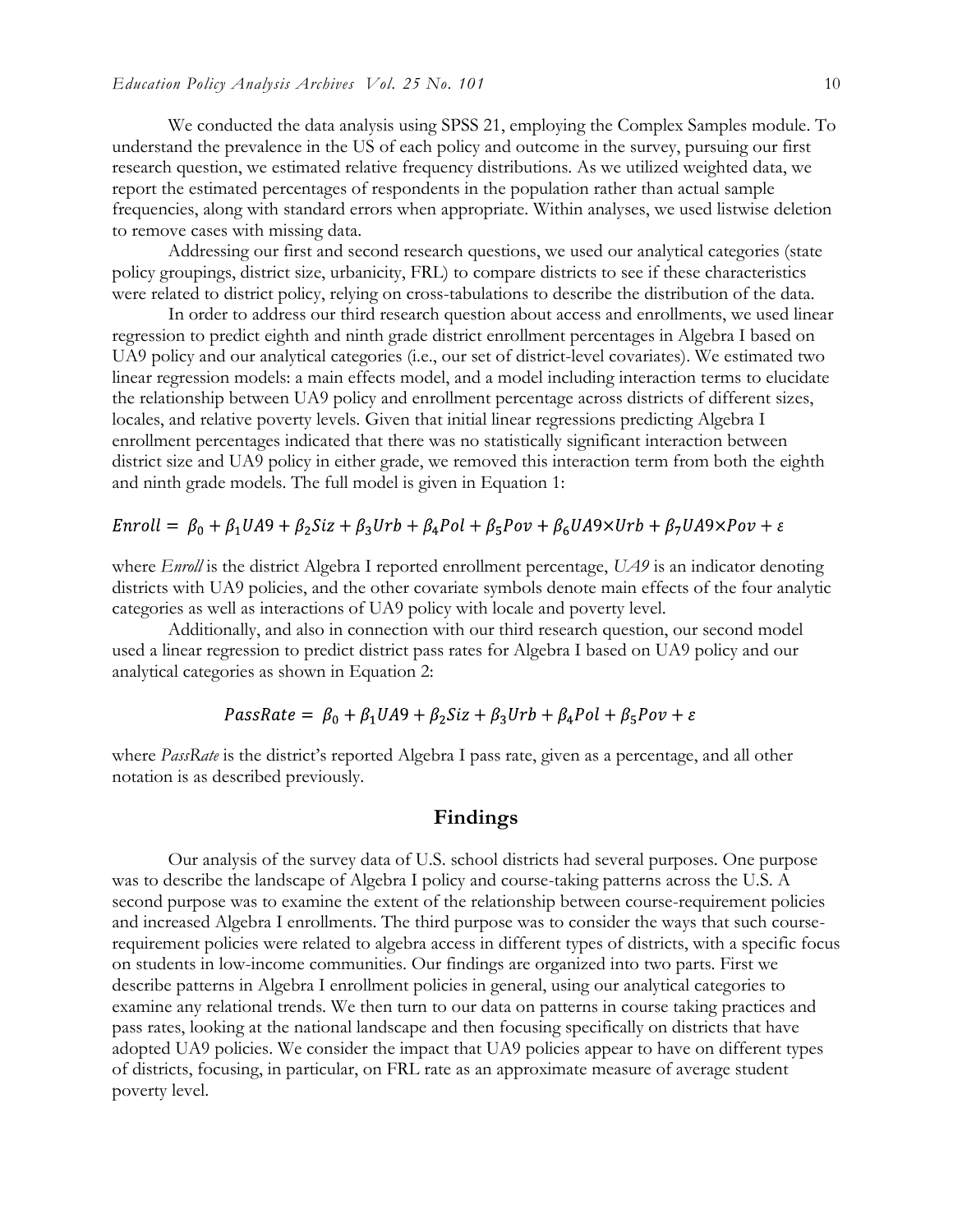#### **Landscape of Algebra I Policies in the US**

In this section, we present our findings on the use of enrollment policies by school districts in the US to influence whether and when Algebra I is taken. We provide an overview of reported Algebra I policies across school districts and their distribution across our analytical categories.

In 2012, when the survey data were collected, it was nearly universal for school districts in the US to require Algebra I for high school graduation, with 91.5% (*SE* 1.2) of districts having such a requirement. These graduation requirements largely reflected state-level policy; of districts with an Algebra I graduation requirement, only 8.1% (*SE* 1.3) reported that their requirement exceeded their state's minimum policy. UA9 policies, that is, district policies that required all students to complete Algebra I by or before ninth grade, were not the norm. Across all districts in the US, the percentage that had a UA9 policy was 26.0% (*SE* 1.7). Of districts requiring Algebra I for graduation, 22.1% (*SE* 1.6) required Algebra I by the end of ninth grade and another 6.4% (*SE* 1.0) required Algebra I by eighth grade. Here again, district policy seems to reflect state policy: of the 6.4% of districts requiring eighth grade Algebra I, 43.6% were from Minnesota, which had a state-level eighth grade Algebra I mandate.

The survey asked respondents to indicate the age of their district's Algebra I policies. The majority of respondents, 68.2% (*SE* 1.9), reported their policies to be over five years old. Only 12.1% (*SE* 1.1) of districts reported policies that had been changed within the last one to two years. In other words, the age of the majority of policies does not suggest recent changes in district Algebra I requirements.

When we used our analytical categories to explore the distribution of districts that had UA9 policies, we found that several types of districts had higher incidence of UA9 policies. Still, even the highest incidences of UA9 policies were modest and several categories had very small percentages. The highest incidence of UA9 policies across policy groupings occurred in districts located in states that planned to enact college and career-ready curricula in mathematics (CCRC) by 2015, at 37.7% (*SE* 3.2). Rural districts had the highest incidence by urbanicity at 28.5% (*SE* 2.5) and districts in the lowest free and reduced-price lunch (FRL) quartile had the highest incidence, when compared by district poverty, at 33.4% (*SE* 3.6). These percentages are in contrast to other categories of districts, such as districts in the highest quartile of poverty (measured by FRL), where the incidence of UA9 polices was below 20%.

We used logistic regression to examine whether having a UA9 policy could be predicted by particular district characteristics. Controlling simultaneously for all analytical categories, we found CCRC policy grouping  $[\chi^2(3) = 21.63; p \le .001]$  and urbanicity  $[\chi^2(2) = 6.68; p \le .05]$  were significantly associated with UA9 policy adoption. Post-hoc comparisons indicate that compared to districts with no plan to increase graduation requirements, districts with CCRC required for all students by 2011 have about 120% greater odds, and those with CCRC required by 2015 have about 160% greater odds, of having implemented UA9 policies by the time of the survey. We also found that urban districts had 72% lower odds of having mandated UA9 than suburban districts. That is, urban districts were significantly less likely to require Algebra by ninth grade. (The likelihood of having a UA9 policy did not differ significantly between rural and suburban districts.)

It is not surprising that state policy grouping is the strongest predictor of whether a district has a UA9 policy. States that adopted Achieve's (2009) College and Career-Ready curriculum committed to requiring four years of mathematics for graduation of high school. Given that Algebra I is generally considered the most basic course to count for high school credit, a CCRC curriculum requires Algebra I be completed by ninth grade by default. In fact, it is somewhat surprising that the incidence of UA9 policies in districts located in states with or planning to have CCRC policies is not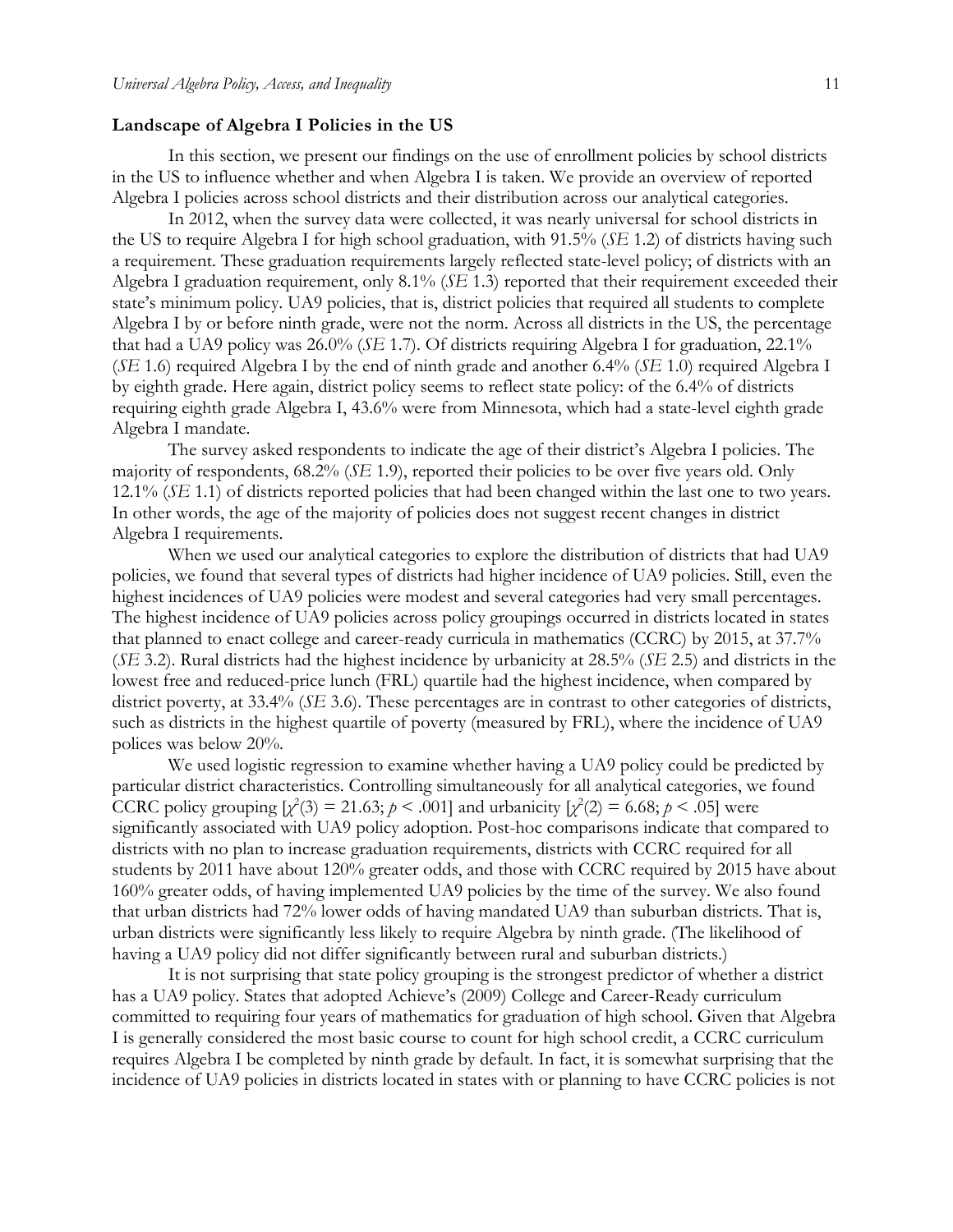much higher. Regardless, this finding suggests that the adoption of UA9 policies might be driven primarily by state-level policy requirements rather than individual districts' initiatives.

Taken together, these findings suggest that, in general, school districts were not using course requirements policies to increase Algebra I enrollments. Rather, districts that adopted UA9 requirements appeared to mirror state mandates. The decreased chance of urban districts having a UA9 policy may, at first glance, be surprising, since several reports on such programs have focused on urban districts. Stein et al. (2011), however, note that minimal research has been undertaken on such policies, and existing studies focus on settings where access to algebra has been in question, such as urban districts. Our analysis suggests that the illustrative cases of UA9 policies in urban districts may not be typical.

#### **Algebra I Course Taking**

In order to investigate the relationship between UA9 policies and Algebra I course taking, we explored Algebra I enrollment patterns reported in the survey. We were particularly interested in whether higher levels of eighth and ninth grade Algebra I enrollment occurred in districts that had adopted UA9 policies, whether these policies were also associated with lower pass rates or increases in students repeating Algebra I, and whether the presence of these policies was associated with increased access to Algebra I for students in low-income communities. In this section, we first report our overall findings on Algebra I enrollments in the US. We then consider whether districts with UA9 policies report higher levels of Algebra I enrollment and greater increases in these enrollments than districts without. Finally, we explore whether enrollment and increases are related to particular district characteristics such as size, urbanicity, and poverty.

**Algebra I enrollment patterns.** Figure 1 shows how each district responded to the question: "Indicate the percentage of students that are currently enrolled in Algebra I or its equivalent at each of the described [6-10] grade levels," by relative frequency of Algebra I enrollment for grades 8-10. Across all districts, we found that students most commonly took Algebra I in ninth grade; as shown in Figure 1, 58.6% of districts reported enrolling at least 70% of ninth graders in Algebra I, including close to 13.4% of districts that reported enrolling 100%. It is important to emphasize that the frequencies in Figure 1 refer to districts reporting the proportion of students taking Algebra I at each grade level. Given that districts vary in size, these data do not indicate the overall number of students taking Algebra I at a given grade. Also, some students enrolled in Algebra I in grades 9 or 10 may have be taking it a second time.

The next largest proportion of students enrolled in Algebra I was in eighth grade, although the distribution of eighth frequencies was multimodal. Overall, 72.0% of districts reported enrolling less than 50% of eighth graders in Algebra I. Just under one-third (31.8%) reported enrolling between 20% and 35% of their eighth graders in Algebra I. The most common response in the grade column represents close to 12.3% of districts that reported enrolling between 0% and 5% their eighth graders in Algebra I (most common response). As expected, the  $10<sup>th</sup>$  grade distribution was positively skewed, with 60.5% of the districts reported enrolling  $10\%$  or less of  $10<sup>th</sup>$  graders in Algebra I. These data indicate that although only 26.0% of districts require Algebra I to be taken at or before ninth grade, most students are nevertheless enrolled in Algebra by that time.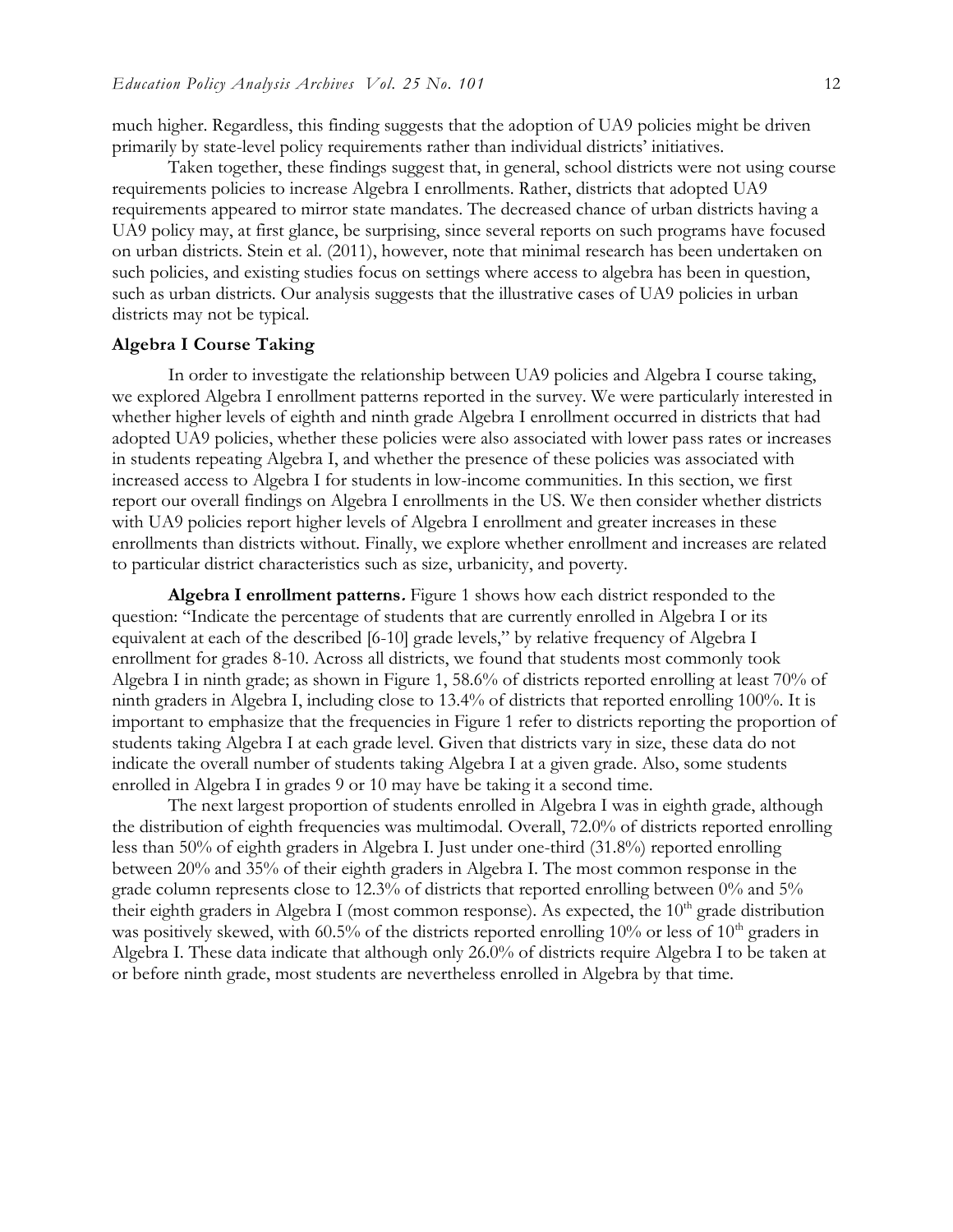$\overline{a}$ 



Algebra I Enrollment

*Figure 1:* District reported enrollment (as a percentage of cohort) in Algebra I in grades 8, 9, and 10.

When asked about shifts in enrollment over the past five years, 23.4% (*SE* 1.7) of districts indicated that they experienced "a great deal" of increase in Algebra I course taking in eighth grade, while 33.3% (*SE* 1.9) reported "somewhat" of an increase. When asked about increases in Algebra I enrollment in ninth grade over the past five years, 18.3% of districts (*SE* 1.6) reported "a great deal" of increase and 24.3% (*SE* 1.8) indicated "somewhat." In other words, districts reported seeing substantial increases in eighth grade enrollment of Algebra I over the five years prior to 2012, but many also reported increases at the ninth grade level. This pattern is in line with other studies indicating that students appear to be taking Algebra I earlier than in previous years (Loveless, 2013, Stein et al., 2011). Importantly for understanding the role of policy in these changes, our findings suggest that this increases occurred even though district policies requiring it for graduation or at a particular grade level had not changed notably during that period.

In order to explore the possible relationship between UA9 policies and access to algebra, we compared Algebra I enrollments in eighth and ninth grade in districts with and without policies requiring Algebra I by ninth grade.<sup>8</sup> Overall, we found that UA9 policies were associated with higher

<sup>&</sup>lt;sup>8</sup> For the purposes of this analysis, we include districts with UA8 policies in the group UA9 (those requiring Algebra I by the end of ninth grade.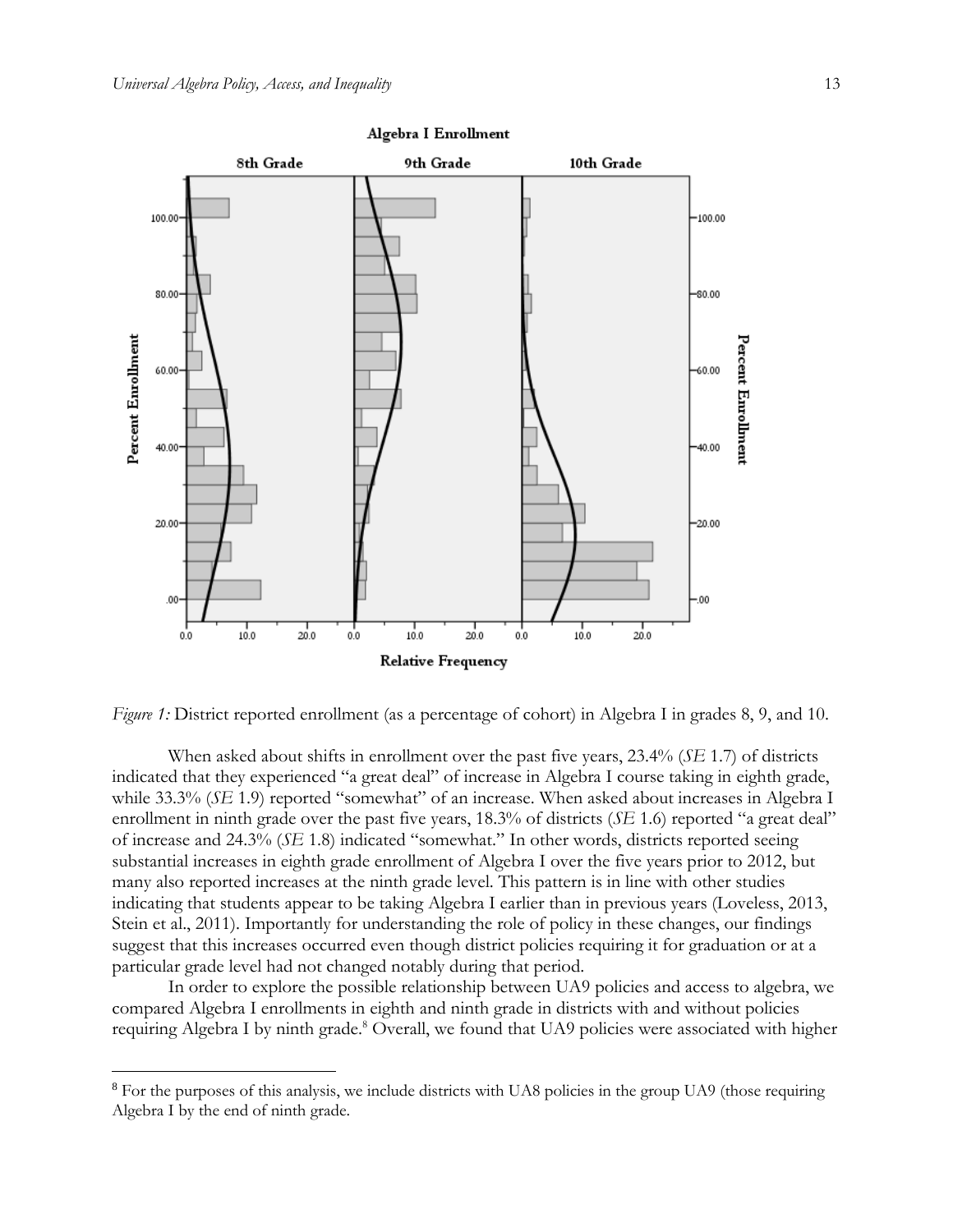enrollments in eighth, but not ninth grade.<sup>9</sup> Using a linear regression, we found that after adjusting for districts' size, urbanicity, and relative poverty level, UA9 districts enrolled more students in eighth grade Algebra I than non-UA9 districts by 16 percentage points. In ninth grade, we found no significant difference in enrollment between UA9 and non-UA9 districts, on average (*p* >.05). We note here that our analysis does not allow us to attribute differences in enrollment patterns to these UA9 policies per se. Nevertheless, our findings suggest strong predictive relationships between the presence of such policies and particular enrollment differences, suggesting that these policies, perhaps along with other associated variables not measured, are likely to be an influencing factor.

**Relationships between UA9 policy, Algebra I enrollment, and district characteristics.** We hypothesized that the relationship between UA9 policies and observed Algebra I enrollment, increases in enrollment, and pass rates would vary depending on district characteristics such as size, urbanicity, or relative poverty level. With this relationship in mind, our primary analytical models included terms representing the posited interactions between the UA9 policy indicator and districts size, urbanicity, or relative poverty level. We calculated estimates of the change in enrollment percentage after adjusting for the effects of other model variables on districts' algebra enrollment. Overall, we found that district poverty level was related to both reported enrollment levels and pass rates, with UA9 policies having a weaker correlation with Algebra I enrollment in poorer districts (FRL quartile 4) than in other districts. Additionally, as discussed in the following pages, we found that across urbanicity categories and FRL quartiles, the relationship between UA9 policies and eighth and ninth grade algebra enrollments varied.

Table 1 provides model estimates for a linear regression predicting eighth grade enrollment using UA9 policy and our analytical categories. Both Model 1, without interaction terms, and Model 2, with interaction terms, are included. The Model 2 results indicate that there were significant interactions between district urbanicity  $[F(2, 813) = 4.99, p \lt 0.05]$  and poverty level  $[F(3, 812) =$ 3.31,  $p \le 0.05$ , and the UA9 policy indicator.

 $\overline{a}$ 

<sup>&</sup>lt;sup>9</sup> Statistical models are displayed in Table 1 for eighthgrade enrollment and Table 3 for ninth grade enrollment.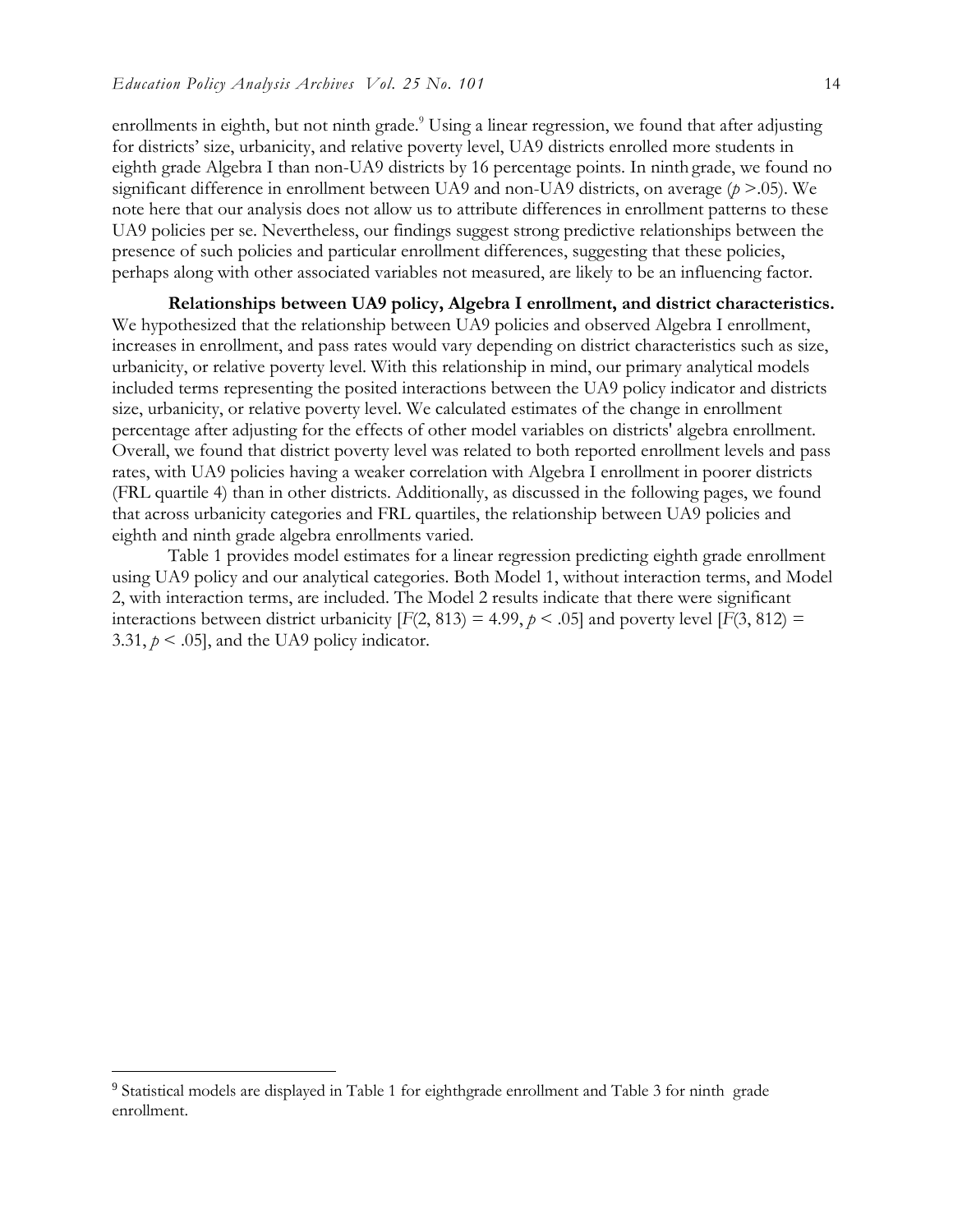| Universal Algebra Policy, Access, and Inequality |  |
|--------------------------------------------------|--|
|                                                  |  |

Table 1

*Linear Regression Predicting eighth grade Algebra I Enrollment Percentage<sup>q</sup>*

|                                                                           | Model 1     |       | Model 2     |       |
|---------------------------------------------------------------------------|-------------|-------|-------------|-------|
|                                                                           | Coefficient | SЕ    | Coefficient | SE    |
| UA9 policy                                                                | 15.67***    | 2.862 | $-6.91$     | 5.102 |
| Small size                                                                | 2.28        | 2.081 | 2.44        | 2.093 |
| Urbanicity ( $ref =$ suburban)                                            |             |       |             |       |
| Urban                                                                     | 5.12        | 2.818 | .88         | 2.939 |
| Rural                                                                     | $-2.94$     | 2.499 | $-7.62**$   | 2.812 |
| Policy grouping ( $ref = no$ plan to increase<br>graduation requirements) |             |       |             |       |
| CCRC by 2011                                                              | $-12.86***$ | 3.014 | $-12.49***$ | 2.991 |
| CCRC by 2015                                                              | $-3.41$     | 3.145 | $-3.65$     | 3.072 |
| Plan to increase graduation requirements                                  | $-9.87**$   | 3.052 | $-10.02**$  | 3.016 |
| Poverty level ( $ref = FRL$ quartile 4)                                   |             |       |             |       |
| FRL quartile 1                                                            | 16.24***    | 3.582 | $11.03**$   | 4.181 |
| FRL quartile 2                                                            | $8.50**$    | 3.222 | 1.80        | 3.789 |
| FRL quartile 3                                                            | 0.45        | 3.269 | $-4.56$     | 3.810 |
| UA9 policy by urbanicity ( $ref$ = suburban $\times$                      |             |       |             |       |
| U(A9)                                                                     |             |       |             |       |
| Urban $\times$ UA9                                                        |             |       | $17.95*$    | 8.441 |
| Rural $\times$ UA9                                                        |             |       | 15.72**     | 5.440 |
| UA9 policy by poverty level ( $ref$ =<br>FRL quartile $4 \times$ UA9)     |             |       |             |       |
| FRL quartile $1 \times U$ A9                                              |             |       | $16.34*$    | 8.186 |
| FRL quartile $2 \times U$ A9                                              |             |       | 19.65**     | 7.004 |
| FRL quartile $3 \times U$ A9                                              |             |       | 13.89*      | 7.024 |
| $R^2$                                                                     | .14         |       | .16         |       |

*Sources*: Urbanicity, FRL quartile, and size from NCES (2011). CCRC requirements from Achieve (2009). *Note.* \*  $p \le 0.05$ ; \*\*  $p \le 0.01$ ; \*\*\*  $p \le 0.001$ ; FRL = free-and-reduced lunch eligibility percentage; CCRC = College- and Career-ready Curriculum; UA9 = universal Algebra I by or before ninth grade  $n = 836$ 

To illustrate the significant interactions from Table 1, Table 2 shows the adjusted mean enrollment percentages for UA9 and non-UA9 districts within each demographic category along with the difference in adjusted means for each group reported in the right-hand column. These enrollment discrepancies indicate that although eighth grade Algebra I enrollment tended to be higher for UA9 districts than for non-UA9 districts in every urbanicity category, the difference is considerably larger among urban and rural than among suburban districts. As simple contrasts of values in the right-hand column in Table 2 show, the adjusted mean difference in enrollment percentage between districts with and without UA9 policies is about 18 percentage points higher for urban than for suburban districts, and about 16 percentage points higher for rural than for suburban districts. The mean differences in enrollment between districts with and without UA9 policies were 16, 20, and 14 percentage points higher for districts in FRL quartiles 1, 2, and 3, respectively (more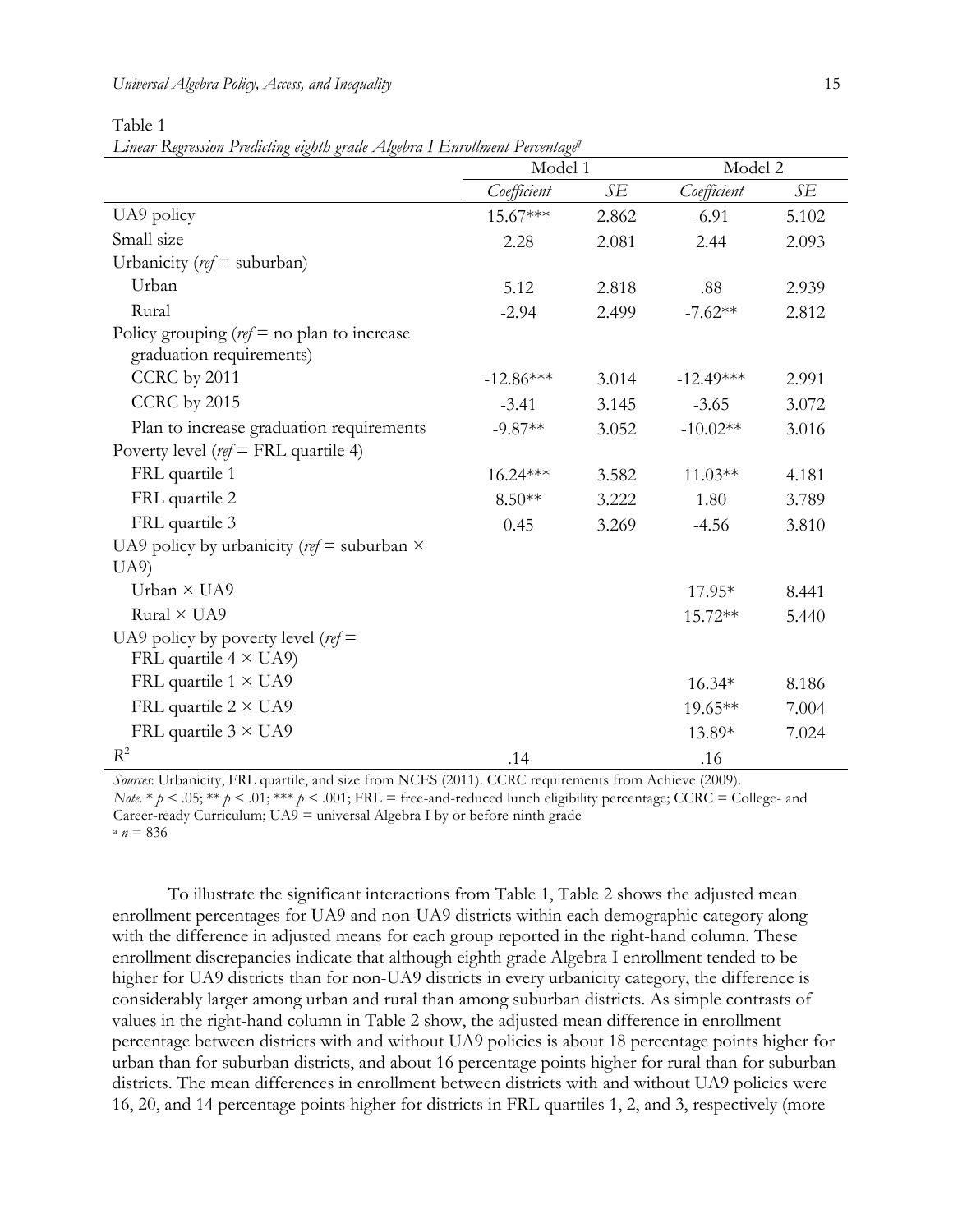affluent), than for districts in FRL quartile 4 (highest poverty). Adjusted mean enrollment percentages for districts with and without UA9 policies by FRL quartile demonstrate that while eighth grade Algebra I enrollment tended to be higher for districts with, rather than without, UA9 policies at each poverty level, the difference in mean enrollment percentages between UA9 and non-UA9 districts was much lower among the poorest districts in FRL quartile 4. In other words, the relationship between UA9 policies and eighth grade Algebra I enrollment was diminished in the lowest-income districts, in that their enrollment levels were generally low regardless of UA9 policies.

Table 2

| gruues o unu r |            |               |            |
|----------------|------------|---------------|------------|
| Grade 8        | UA9 policy | No UA9 policy | Difference |
|                |            |               |            |
| Urbanicity     |            |               |            |
| Urban          | 57.44      | 33.92         | 23.52      |
| Suburban       | 38.61      | 33.04         | 5.57       |
| Rural          | 46.71      | 25.42         | 21.29      |
| Poverty Level  |            |               |            |
| FRL quartile 1 | 60.42      | 39.76         | 20.66      |
| FRL quartile 2 | 54.50      | 30.53         | 23.97      |
| FRL quartile 3 | 42.38      | 24.17         | 18.21      |
| FRL quartile 4 | 33.05      | 28.73         | 4.32       |
| Grade 9        | UA9 policy | No UA9 policy | Difference |
| Urbanicity     |            |               |            |
| Urban          | 60.86      | 62.22         | $-1.36$    |
| Suburban       | 69.55      | 63.48         | 6.07       |
| Rural          | 64.38      | 73.04         | $-8.66$    |
| Poverty Level  |            |               |            |
| FRL quartile 1 | 63.20      | 59.14         | 4.06       |
| FRL quartile 2 | 54.42      | 67.10         | $-12.68$   |
| FRL quartile 3 | 66.34      | 72.45         | $-6.11$    |
| FRL quartile 4 | 75.76      | 66.30         | 9.46       |

*Adjusted means of district enrollment percentages by UA9 policy and demographic category for grades 8 and 9<sup>a</sup>*

*Sources*: Urbanicity, FRL quartile, and size from NCES (2011); CCRC requirements from Achieve (2009).

 $n = 836$ 

We took a similar approach to examine the relationship between UA9 policy and ninth grade Algebra I enrollment across different district characteristics. As shown in Table 3, results from Model 2 indicated that there were significant interactions between district urbanicity  $[F(2, 816) =$ 3.66,  $p \le 0.05$  and poverty level  $[F(3, 815) = 3.79, p \le 0.05]$  and the UA9 policy indicator. Policy grouping was also significantly associated with ninth grade Algebra I enrollment percentage [*F*(3,  $815$ ) = 6.80,  $p < .05$ ].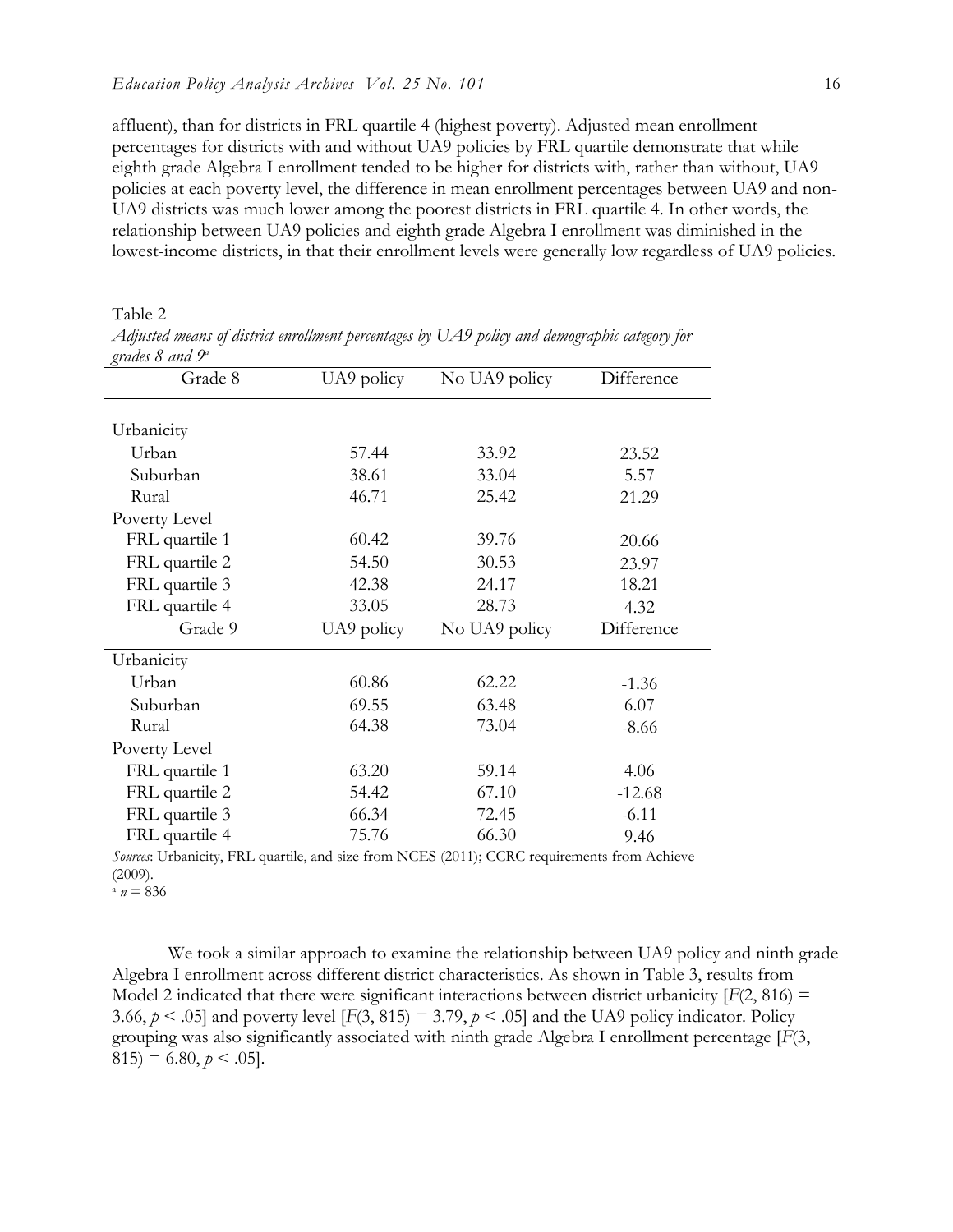#### *Universal Algebra Policy, Access, and Inequality* 17

Table 3

*Linear Regression Predicting ninth grade Algebra I Enrollment Percentage<sup>a</sup>*

|                                                                           | Model 1     |       | Model 2     |       |
|---------------------------------------------------------------------------|-------------|-------|-------------|-------|
|                                                                           | Coefficient | SE    | Coefficient | SE    |
| UA9 policy                                                                | $-3.69$     | 2.838 | 16.84**     | 5.385 |
| Small size                                                                | $-0.87$     | 2.028 | $-0.86$     | 2.032 |
| Urbanicity ( $ref =$ suburban)                                            |             |       |             |       |
| Urban                                                                     | $-3.51$     | 2.437 | $-1.26$     | 2.855 |
| Rural                                                                     | $5.18*$     | 2.447 | $9.56***$   | 2.681 |
| Policy grouping ( $ref = no$ plan to increase<br>graduation requirements) |             |       |             |       |
| CCRC by 2011                                                              | $7.56**$    | 2.756 | $7.44**$    | 2.724 |
| CCRC by 2015                                                              | $-3.65$     | 3.077 | $-3.45$     | 2.994 |
| Plan to increase graduation requirements                                  | 4.16        | 2.941 | 3.90        | 2.873 |
| Poverty level ( $ref = FRL$ quartile 4)                                   |             |       |             |       |
| FRL quartile 1                                                            | $-10.19**$  | 3.185 | $-7.15$     | 3.659 |
| FRL quartile 2                                                            | $-6.65*$    | 3.041 | 0.81        | 3.214 |
| FRL quartile 3                                                            | 0.89        | 2.891 | 6.16        | 3.178 |
| UA9 policy by urbanicity ( $ref$ = suburban $\times$                      |             |       |             |       |
| U(A9)                                                                     |             |       |             |       |
| Urban $\times$ UA9                                                        |             |       | $-7.42$     | 6.033 |
| Rural × UA9                                                               |             |       | $-14.72**$  | 5.443 |
| UA9 policy by poverty level ( $ref$ =<br>FRL quartile $4 \times$ UA9)     |             |       |             |       |
| FRL quartile $1 \times U$ A9                                              |             |       | $-5.40$     | 6.951 |
| FRL quartile $2 \times U$ A9                                              |             |       | $-22.15**$  | 7.387 |
| FRL quartile $3 \times U$ A9                                              |             |       | $-15.57*$   | 6.740 |
| $R^2$                                                                     | .07         |       | .11         |       |

*Sources*: Urbanicity, FRL quartile, and size from NCES (2011). CCRC requirements from Achieve (2009). *Note.* \*  $p$  < .05; \*\*  $p$  < .01; \*\*\*  $p$  < .001; FRL = free-and-reduced lunch eligibility percentage; CCRC = College- and Career-ready Curriculum;  $U A9$  = universal Algebra I by ninth grade  $n = 838$ 

Unlike the interactions in the eighth grade enrollment model, both of the interactions predicting ninth grade enrollment were disordinal, suggesting that UA9 policies have positive relationships with ninth grade Algebra enrollment in some types of districts, but negative relationships with enrollment in others. This phenomenon is illustrated in Table 2. For instance, adjusted mean enrollment percentages for districts with and without UA9 policies by urbanicity suggest that among suburban districts, ninth grade Algebra I enrollment tended to be higher in UA9 than in non-UA9 districts, but among rural districts, ninth grade enrollment tends to be higher in non-UA9 than UA9 districts. Little difference in ninth grade Algebra I enrollment proportions occurs between UA9 and non-UA9 districts in urban areas.

The pattern of adjusted mean differences in ninth grade enrollment percentage between districts with and without UA9 policies across the FRL quartiles, again shown in Table 2, suggests an interaction that is counterintuitive on the surface; districts in FRL quartile 4 have higher mean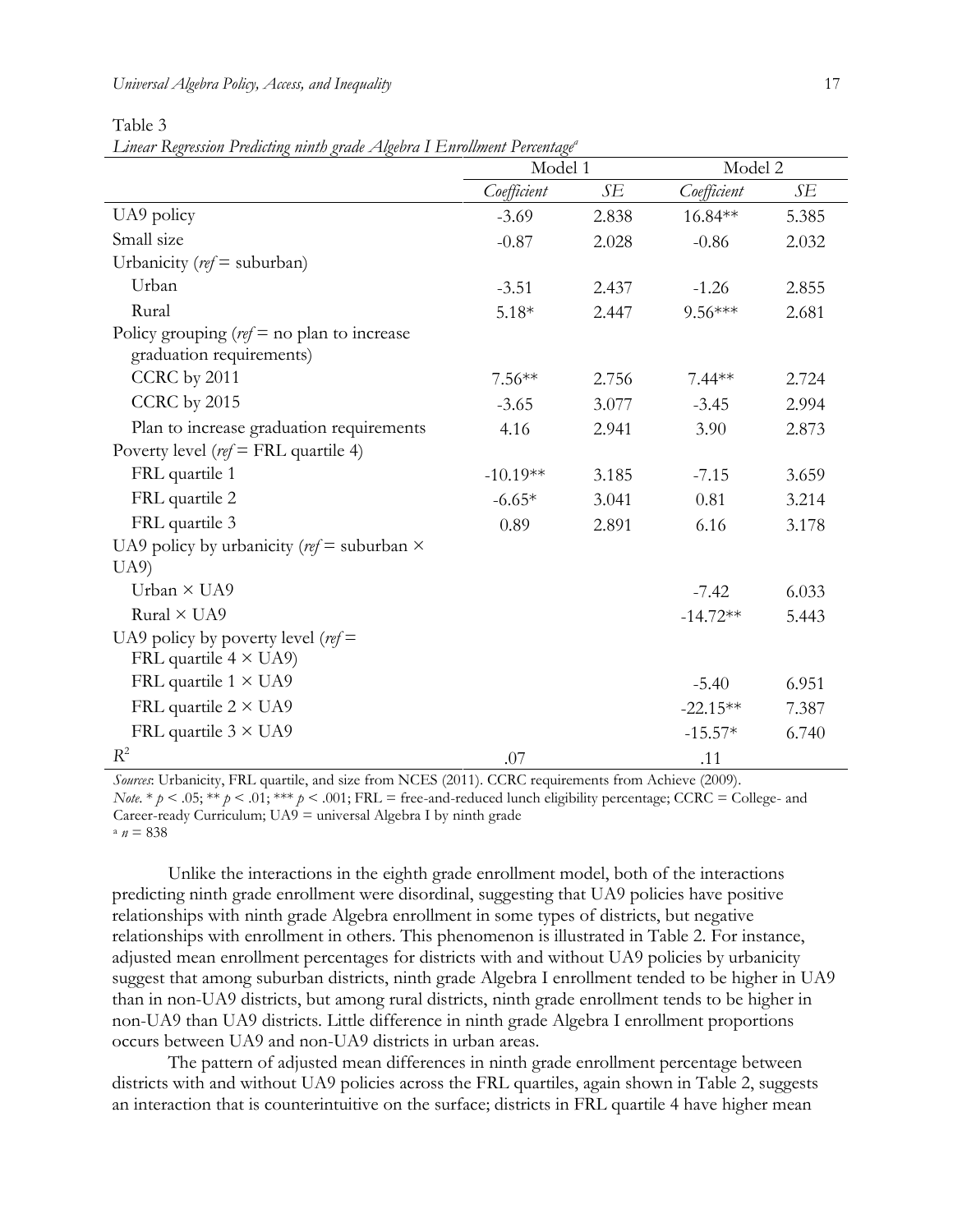differences in ninth grade Algebra I enrollment if they have UA9 policies than if they do not have such policies than districts in FRL quartiles 2 and 3. Put another way, UA9 policies appear to be negatively associated with ninth grade enrollment in districts in the middle 50% of the poverty range, but positively associated with enrollment in districts in the highest and lowest poverty quartiles. This finding mirrors two previously reported findings: Algebra enrollments in eighth grade are correlated with district poverty level, regardless of policy. Wealthier districts are likely to have higher eighth grade enrollments. For middle-quartile districts, on the other hand, UA9 policies appears to matter for eighth and ninth grade enrollments, but in opposite ways. The higher Algebra I enrollments found in eighth grade are offset with lower enrollments in ninth grade, suggested in Table 2.

**Relationships between UA9 policy, reported Algebra I pass rates, and district characteristics**. We conducted a linear regression of the UA9 policy indicator and all of the analytical categories on passing rates that district leaders reported, and found that UA9 policy and reported Algebra I passing rates were not related  $[F(1, 780) = 0.39, p > .05]$ . The *R*<sup>2</sup> fit statistic for this model was .15. Using both omnibus *F* tests and *t*-tests, we found that, compared to larger districts, controlling for other factors, small districts' algebra pass rates were 5.7 percentage point higher  $[F(1, 781) = 30.81$ ,  $p \le 0.001$ . Algebra I pass rates were also inversely related to the proportion of students eligible for FRL  $[F(3, 779) = 22.30, p \le .001]$ . Specifically, districts in FRL quartile 1 (fewest FRL eligible students) reported pass rates that were 12 percentage points higher than districts within FRL quartile 4; whereas, districts in FRL quartiles 2 and 3 reported pass rates that were 6 and 4 percentage points, respectively, higher than FRL quartile 4. Finally, using omnibus F-tests, we found that pass rates were positively associated with urbanicity  $[F(2, 780) = 3.28, p > .05]$ and CCRC policy grouping  $[F(3, 779) = 2.93, p > .05]$ . As a robustness check, we identified six districts as multivariate outliers that may have unduly influenced the results based on Mahalanobis distance values, including five districts that reported Algebra I passing rates of less than 10%. When we removed them from the analysis the results were not notably different.

In summary, among districts with UA9 policies, urban districts and those in the FRL quartile 4 appeared to experience much smaller increases in eighth grade Algebra I enrollments than other types of districts and enrolled a lower proportion of students in Algebra I in eighth grade. As we might expect, given the eighth grade enrollment patterns, urban and poorer districts had a higher percentage of students enrolled in Algebra I in ninth grade than rural and wealthier districts in FRL quartiles 2 and 3. Taken together, these findings suggest that the relationship between UA9 policy and enrollment was diminished in urban and poorer districts. Additionally, although Algebra I pass rates were not related to UA9 policy, they were related more generally to relative poverty levels.

### **Discussion**

In this section, we examine our findings to shed light on nationwide trends in Algebra I policies and course enrollment patterns across different types of school districts. In particular, we discuss our findings regarding how access to algebra is distributed across districts and the related implications for equity of opportunity. Overall, our findings raise questions about several assumptions about algebra policy and practices and, at the same time, add support to other claims made about enrollment patterns. More significantly, our findings also allow us to speculate on the limits of access-focused policy approaches for increasing equality of opportunity through participation in Algebra.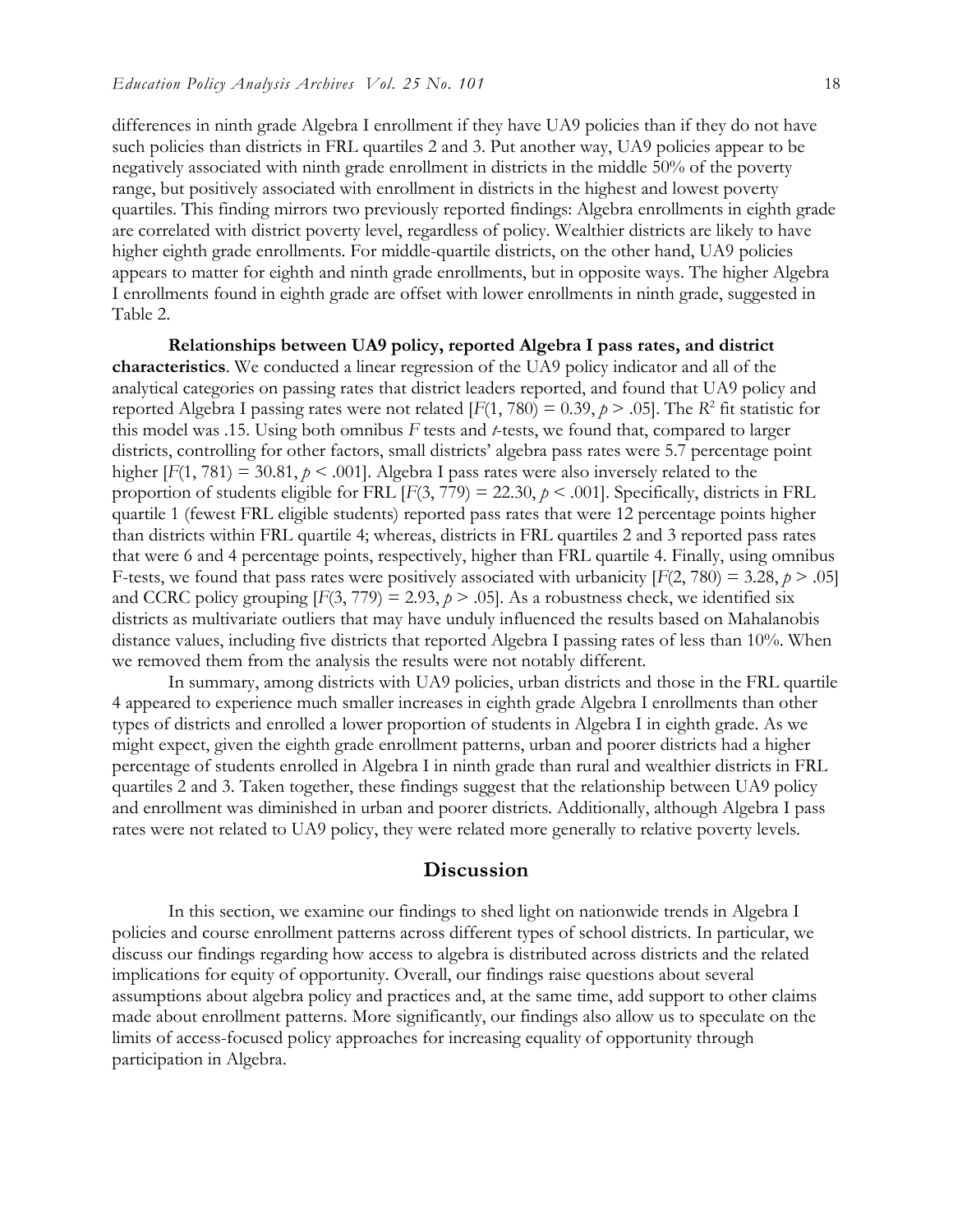#### **Questioning the Predominance of Universal Algebra Policies**

Our first research question asks about the extent to which school districts in the US have adopted universal Algebra I policies. Our findings raise questions about several myths regarding the widespread implementation of UA9 policies, enrollment of eighth grade students in Algebra I, and associated increases in failure rates of Algebra I courses. Despite high levels of interest in and rhetoric about both the advantages and dangers associated with increasing Algebra I participation (i.e. Loveless, 2008; Stein et al., 2011), we did not find widespread evidence that school districts were using course requirement policies to increase early Algebra I enrollments. Just one quarter of districts reported having such a policy. In general, districts seemed to be following the lead of state policy, rather than implementing district-specific requirements. Our data indicate that very few states had UA9 policies at the time of the survey. Moreover, we found that more than two-thirds of the policies had been implemented more than five years previously. In other words, districts did not seem to be using enrollment mandates as an active strategy to increase or ensure access to algebra.

Further, urban districts were less likely to report having UA9 policies than suburban or rural districts. This finding may be surprising, given that much of the national rhetoric on increasing algebra participation is focused on urban districts. It is possible that the focus on studying algebra policy in large urban districts, like those investigations that Stein et al. (2011) reviewed, may skew public perception about where such policies are being implemented and with whom.

In response to our second research question, our findings provide insight on Algebra I course enrollment in the US. As we showed earlier, and discuss in more detail below, districts report experiencing substantial increases in Algebra I enrollment at the eighth grade level. That said, our findings do not substantiate the assertion that "taking algebra in eighth grade is the new normal" (Loveless, 2013, p. 31). Ninth grade remains the most common grade for Algebra I enrollment by a considerable amount. The mean percentage of ninth graders enrolled in Algebra I across all districts was 67%, while the mean percentage for eighth grade was 35%. It is important to note that because districts vary in size, these percentages cannot be interpreted as proportions of all eighth or ninth grade students in the US.

Loveless's (2013) assertion that increased enrollments in Algebra I in eighth grade set many of these students up to fail does not appear to be the case, at least as district officials reported. We did not find that increases in Algebra I course taking in eighth grade accompanied reports of substantial increases in failure rates. Neither were failure rates correlated with the presence of a UA9 policy. It is possible that district representatives reported failure rates conservatively; however, this finding aligns with, and extends to a nationally representative sample of districts, an important outcome of UA9 policy that Stein et al. (2011) identified: greater numbers of students of color and from low-income communities enroll in algebra and complete it successfully.

#### **Confirming Increases in Algebra I Enrollment**

Our survey findings also confirmed several claims often made about current trends in Algebra I courses taking. Both Loveless (2013) and Stein et al. (2011) noted patterns of increase in Algebra I enrollments in eighth grade. Although districts report that the majority of their students still take Algebra I in ninth grade, over 50% of districts reported recent increases in Algebra I enrollments in eighth grade and over 40% reported recent increases in ninth grade. Loveless's data came from student's self-reports on NAEP reports. Stein et al. drew on published research; our data are directly reported from the school districts representatives responsible for managing these courses and monitoring enrollment changes. The demographic and contextual factors most associated with increases in Algebra I enrollments and general levels of enrollments in eighth or ninth grade in our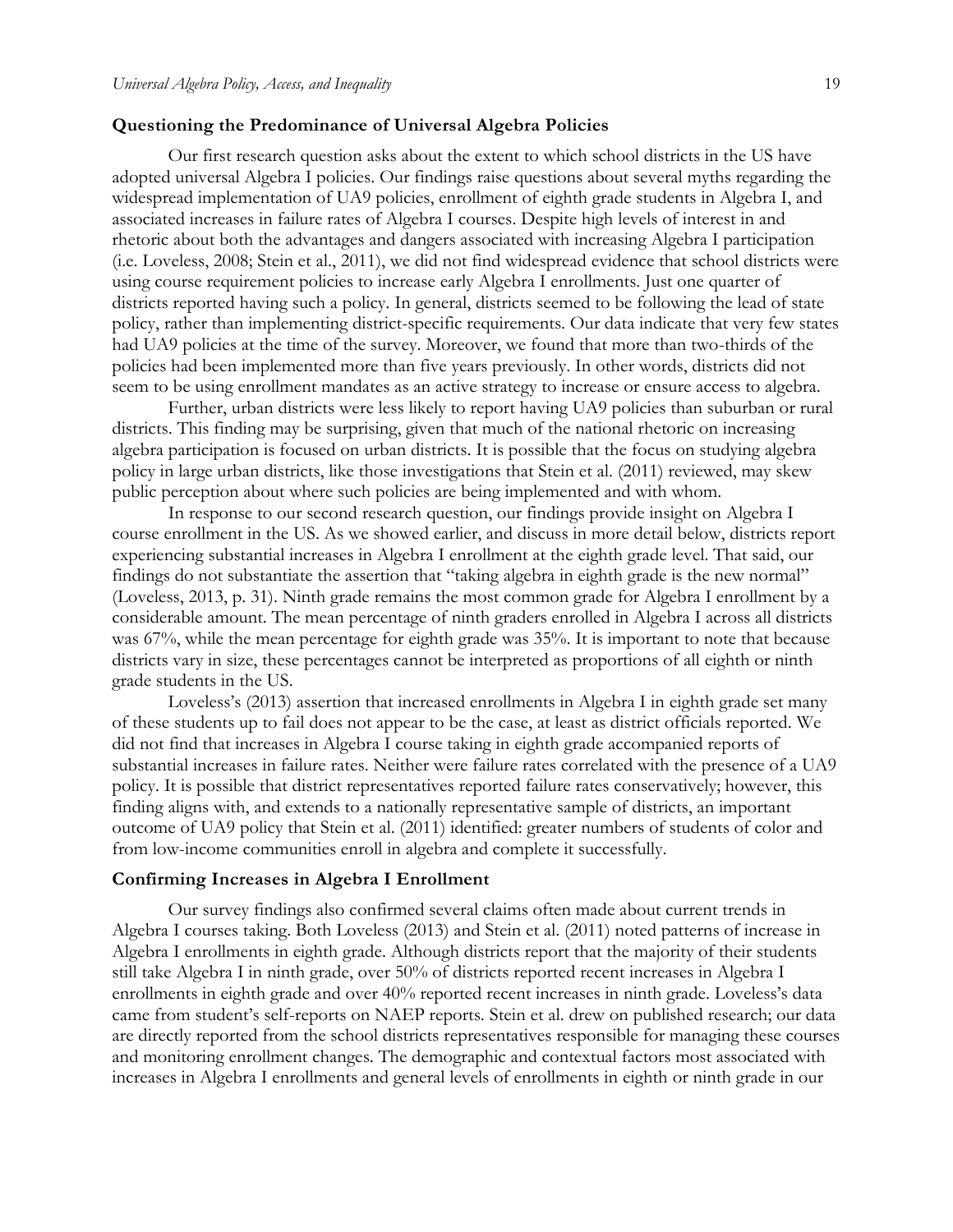data also align with other reports. To put it directly, wealth and policy context were the strongest predictors of both enrollment levels and increases, but sometimes in less predictable ways.

Our third research question considers the relationships between Algebra I course requirement policies and access to Algebra I in different types of districts. Our findings suggest that district wealth may mediate the impact of policy aimed at increasing access. In most types of districts, having a UA policy was associated with higher levels of eighth grade enrollment in Algebra I, regardless of whether the policy targeted eighth or ninth grade. Only 20% of districts with UA policies required students to take Algebra I by eighth grade; the remaining 80% required it by ninth grade. These policies, however, were correlated with higher enrollments and reported enrollment increases in eighth grade, rather than in ninth grade. This finding suggests that curricular intensification (Domina et al., 2015) caused by UA9 policies may have a trickle-down effect. That is, the presence of UA9 policies and practices associated with them raises the stature of early algebra in general, leading to more students being placed prior to the required year. As Algebra I in eighth grade comes to be seen as a viable option, schools and districts implement programs and curricula that institute Algebra I as a standard middle-school offering and begin to encourage and support greater levels of participation.

Notably, however, UA9 policies do not appear to matter in the same way for all districts. In districts in the quartile serving the highest proportion of students on FRL, UA9 policies appeared to have a larger effect on enrollment in ninth grade than in eighth grade. These differential relationships between UA9 policies and eighth grade Algebra I enrollments among districts in different income categories raise questions about the relationship between UA9 policies and equal access to algebra. In the following section, we return to theories on social stratification discussed earlier to consider explanations for this finding.

#### **UA9 Policies, Access, and Equality**

UA9 policies appear to provide more students in low-income communities with access to Algebra I in general by increasing enrollments in ninth grade. At the same time, because they are also associated with increased enrollments in eighth grade in districts not in the highest FRL quartile, these policies may contribute to increased stratification in access to algebra. In the end, trickle-down curricular intensification in higher-income districts may offset positive outcomes realized through increased access to algebra in ninth grade in low-income districts.

This observed movement on both ends of the educational landscape points to a critical challenge associated with attaining equality of opportunity through increased access to those underserved—the tendency for social systems to maintain inequalities. The two social theories, *maximally maintained inequality* (MMI) (Raftery & Hout, 1993) and *effectively maintained inequality* (EMI) (Lucas, 2001), provide explanations for this tendency. Both theories explain how expansion of access and opportunity to less privileged groups is unlikely to reduce educational inequalities. MMI theory asserts that members of advantaged groups are better positioned than others to benefit from new opportunities. EMI theory holds that socioeconomically advantaged groups tend to mobilize to seek advantages over those gaining access through targeted policies, by exploiting qualitative distinctions in resources when possible.

The finding that eighth grade enrollments in algebra in general were inversely related with district poverty levels illustrates an effect of MMI; Algebra I is seen as a gateway to an advanced math track and a means of obtaining socially-valued knowledge, and school officials and families in socioeconomically-advantaged districts generate opportunities for greater numbers of students to gain access to this commodity. The finding that, among UA9 districts, those with higher levels of poverty do not experience an increase in eighth grade algebra enrollments, while all other types of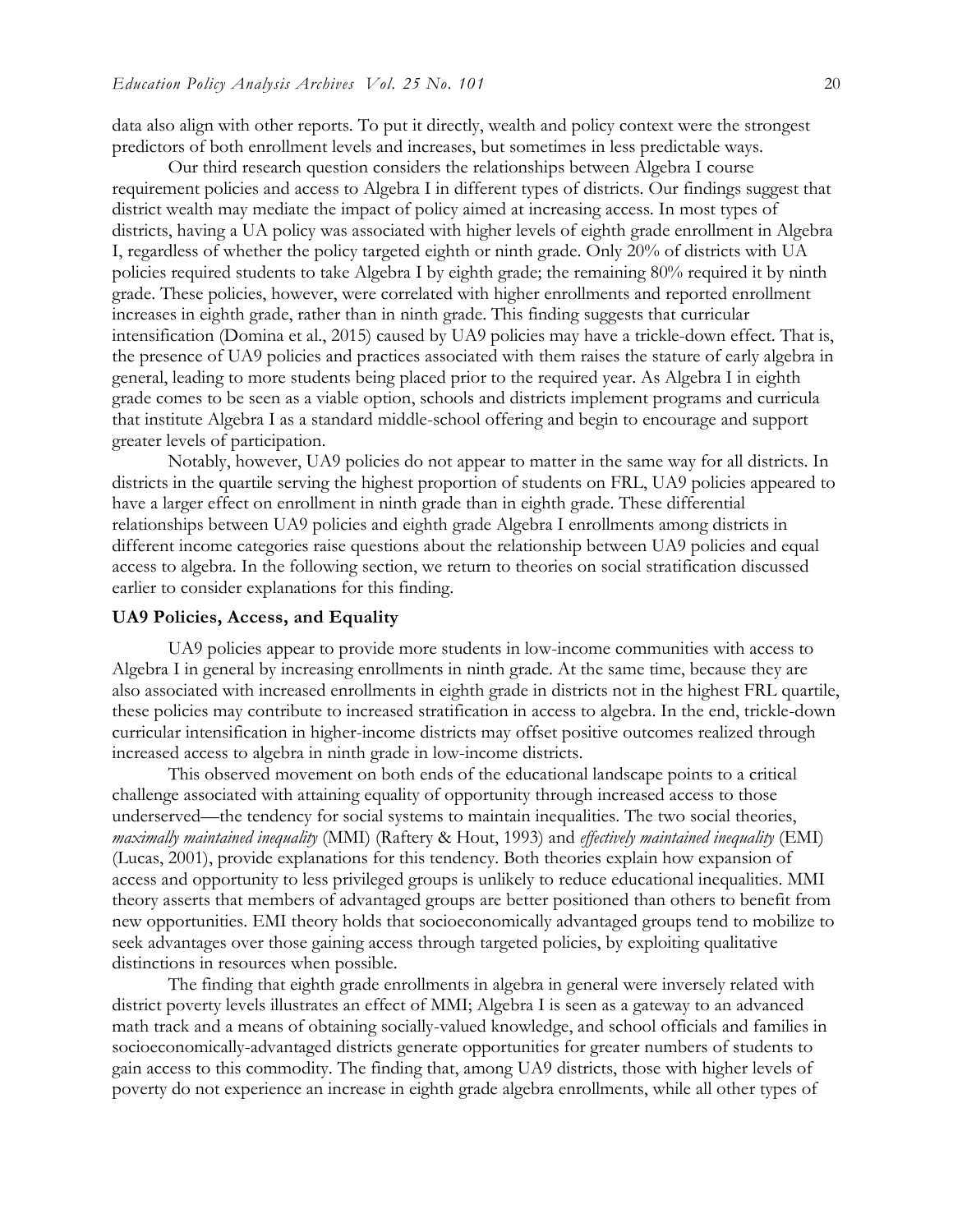districts do, illustrates an effect of EMI. When districts use course requirements to provide all students with access to a valued resource, such as Algebra I by ninth grade, taking it in eighth grade is seen as a qualitative mark of distinction that more advantaged districts seek. As Klugman (2013) found in his study of increased Advanced Placement (AP) course offerings in schools serving students from low-income households in California, parents and school personnel from advantaged communities often mobilized to obtain higher value resources for their students.

Our findings support Klugman's (2013) claim about the limits of the resource-deprivation approach to reducing inequality. By focusing exclusively on increasing access to socially valued resources for targeted populations, it assumes that the problem is with those who lack resources and ignores how other groups mobilize to maintain inequalities. By viewing the district as the unit of analysis and examining the role of district enrollment policies, our findings reveal how policies aimed at reducing inequality *within* districts may be related to increased inequality *between* districts. Curriculum reforms that treat educational outcomes as commodities to be distributed, or redistributed, at a critical juncture are unlikely to counter the social forces described by Klugman, which treat educational resources as a zero-sum game. As we discuss in the following section, efforts to address educational inequalities in the system and consider across the entire system, while challenging to implement, may be more likely to increase access.

## **Implications for Educational Policy and Practice**

Algebra I, as the official introduction to algebra, plays a provocative and complex role in the U.S. education system. It has the potential to provide access to valued knowledge that sits at the threshold of a pathway to advanced mathematics learning and, at the same time, serves as a distinguishing token of accomplishment. In spite of broad interest in and scrutiny of the Algebra I course, the way it is positioned in debates and policy rhetoric as a symbol of equality and access may overstate its potential in a highly stratified system. It is evident that providing students access to consequential educational opportunity does not achieve equality. As a consequence, determining the most productive ways for school districts to proceed is not straightforward.

What role might UA9 policies play in districts' efforts to increase broad participation in algebra? We believe these policies have modest potential. The cases where such policies have been adopted suggest that they may help to address the challenge of flawed selection practices, which result in inequitable access to Algebra I, at least within school districts (Stein et al., 2011). At the same time, our findings also suggest that the impacts of such policies depend, in part, on the demographics of the district. As a result, increased implementation of universal policies may exacerbate differences between districts.

It is evident that achieving educational equality involves more than simply placing more students in Algebra I or adopting universal algebra requirements. One essential implication from our finding that UA9 policies do not appear to increase failure rates, however, is that districts would benefit from adopting systematic and unbiased methods of placing students in early Algebra while providing them with additional supports. At the same time, addressing inequalities in a system and across systems cannot begin with eighth or ninth grade. It involves increasing opportunities for successful mathematics learning across the school system, beginning in the elementary grades. In addition, states and districts would benefit from reducing emphasis on resource-deprivation approaches and increasing emphasis on equity approaches. Rather than locating the problem in those who lack valued resources, such approaches target the needs of marginalized groups and address ways that traditional educational practices and institutional structures reduce access (Herbel-Eisenmann, Keazer, & Traynor, in press).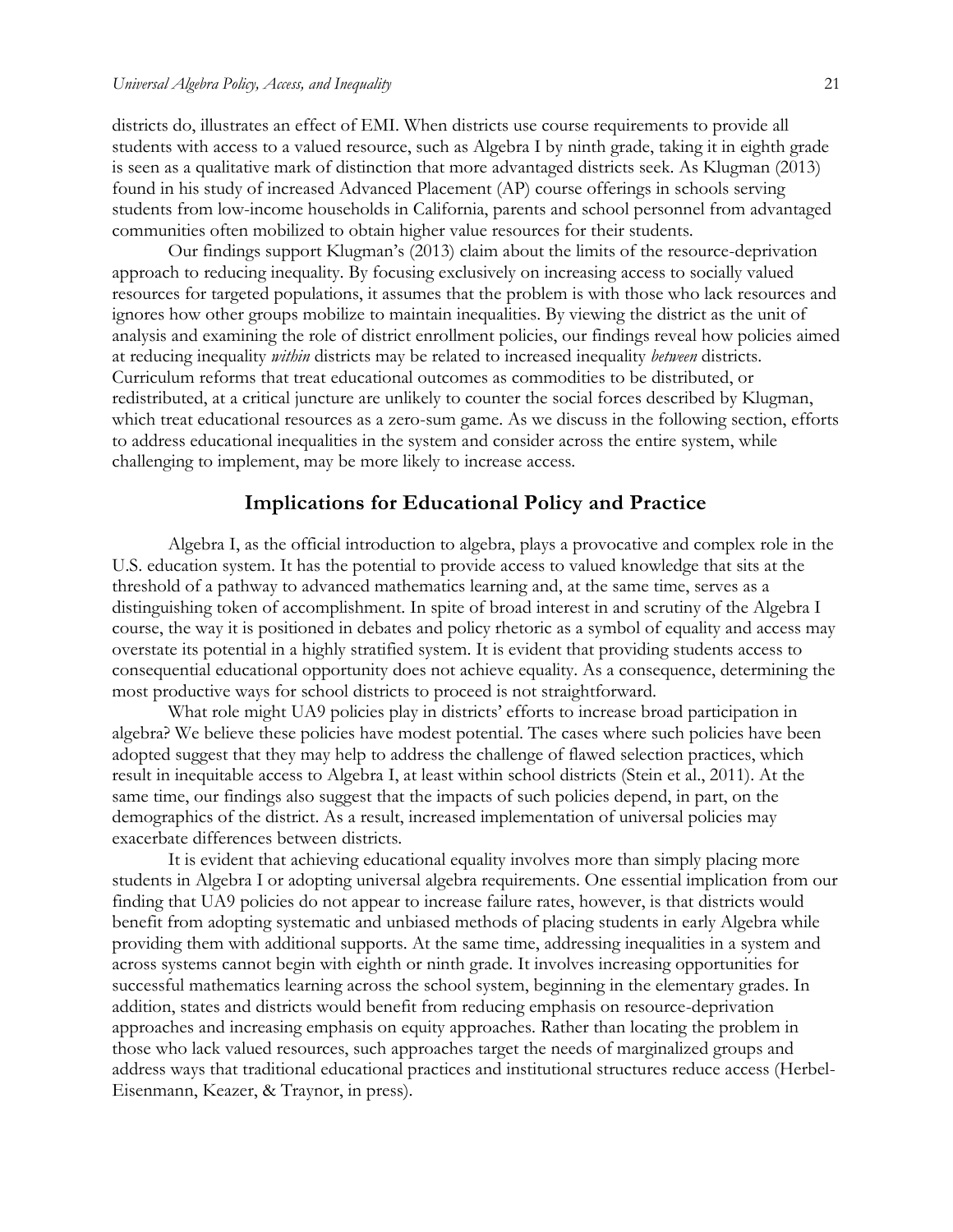# **Limitations and Future Research**

Our study has several limitations that also have implications for further research. Using a survey to collect data from a large sample of school districts allowed us to construct a nationally representative sample and produce findings that shed light on policies and practices associated with Algebra I across the nation. Indeed, to our knowledge, ours is the first study offering such insights. At the same time, this approach has limitations in the level of detail we could glean from any one district. As a result, the proposed explanations for the patterns we found using the survey data are partly speculative. In addition, our survey relied on self-report from a district representative to provide details on existing policies and practices, including graduation requirements, enrollment percentages and recent increases, and Algebra I pass rates. It is possible, depending on the structure of the district, that some respondents did not have all the information required and may have provided estimates or incorrect information. Depending on the inclination of the respondent, it is also possible that statistics that would shed a positive light on the district, like pass rates, were over reported.

Our findings press the educational research community to dig both more systematically and more deeply into the ways in which policy is enacted, how those policies translate into change at the district, school, and classroom levels, and where important policy levers might lie. How are UA9 policies implemented in districts that have them? And what types of results are these districts experiencing? For non-UA9 districts, what criteria are used to determine placements in Algebra I? What approaches are being used to enhance readiness for and ensure successful completion of Algebra I for the increasing number of students taking the course in eighth grade? Moreover, in order to fully understand the role that a sought-after course like Algebra I plays in the educational landscape, researchers must examine both ends of the continuum, considering its impact for all groups, not just within a single school, but across schools and districts. These are questions that need to guide future studies in districts across the US.

# **Acknowledgements**

The authors wish to thank colleagues from the LANDSCAPE Team, Beth Herbel-Eisenmann and Lindsay Keazer, for their contributions to the research presented in this paper.

### **References**

- Achieve, Inc. (2008). *The building blocks of success: Higher-level math for all students*. Washington, DC: Author.
- Achieve, Inc. (2009). *Closing the expectations gap*. Washington, DC: Author.
- Allensworth, E., Nomi, T., Montgomery, N., & Lee, V. E. (2009). College preparatory curriculum for all: Academic consequences of requiring Algebra and English I for ninth graders in Chicago. *Educational Evaluation and Policy Analysis*, *31*(4), 367–391. http://dx.doi.org/10.3102/0162373709343471
- Anyon, J. (1997). *Ghetto schooling: A political economy of urban educational reform*. New York, NY: Teachers College Press.
- Biddle, R. (2013). *An Algebra 1 mandate doesn't equal kids taking the course (or what Tom Loveless failed to consider in Brookings' latest report).* Retrieved from http://dropoutnation.net/2013/04/08/analgebra-1-mandate-doesnt-equal-kids-take-the-course-or-what-tom-loveless-failed-to-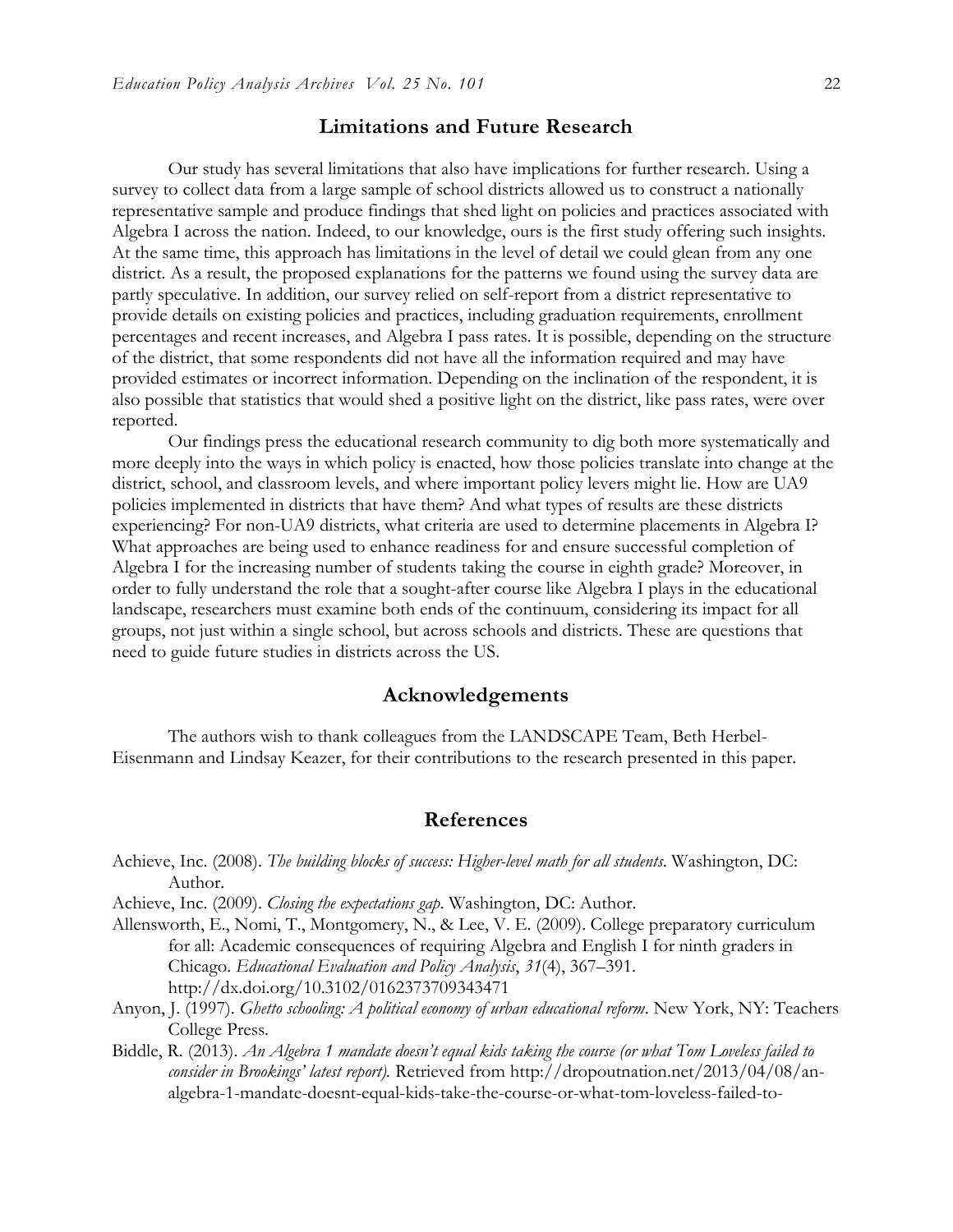consider-in-brookings-latest-report/

- Burris, C. C., Heubert, J. P., & Levin, H. M. (2006). Accelerating mathematics achievement using heterogeneous grouping. *American Educational Research Journal*, *43*(1), 137-154. http://dx.doi.org/10.3102/00028312043001105
- Burris, C. C., & Welner, K. G. (2005). Closing the achievement gap by detracking. *Phi Delta Kappan*, *86*(5), 594–598. doi:10.1177/003172170508600808
- Carmichael, S. B., Martino, G., Porter-Magee, K., & Wilson, W. S. (2010). *The state of state standards—and the Common Core—in 2010*. Washington, DC: Thomas B. Fordham Institute. Retrieved from http://files.eric.ed.gov/fulltext/ED516607.pdf
- Clotfelter, C. T., Ladd, H. F., & Vigdor, J. L. (2015). The aftermath of accelerating algebra: Evidence from district policy initiatives. *Journal of Human Resources*, *50*(1), 159–188. http://dx.doi.org/10.1353/jhr.2015.0005
- Domina, T., McEachin, A., Penner, A., & Penner, E. (2015). Aiming high and falling short; California's eighth-grade algebra-for-all effort. *Educational Evaluation and Policy Analysis*, 37(3), 275–295. http://dx.doi.org/10.3102/0162373714543685
- Edmunds, J. A., Bernstein, L., Unlu, F., Glennie, E., Willse, J., Smith, A., & Arshavsky, N. (2012). Expanding the start of the college pipeline: Ninth-grade findings from an experimental study of the impact of the early college high school model. *Journal of Research on Educational Effectiveness*, *5*(2), 136–159. http://dx.doi.org/10.1080/19345747.2012.656182
- Fowler, F. J. (2002). *Survey research methods*. Thousand Oaks, CA: Sage Publications.
- Ham, S., & Walker, E. (1999). *Getting to the right algebra: The Equity 2000 Initiative in Milwaukee Public Schools*. Milwaukee, WI: MDRC Working Papers.
- Herbel-Eisenmann, B., Keazer, L., & Traynor, A. (in press). District decision-makers' considerations of equity and equality related to students' opportunities to learn algebra. *Teachers College Record, 120*(9).
- Klugman, J. (2013). The Advanced Placement arms race and the reproduction of educational inequality. *Teachers College Record*, *115*(5), 1–34.
- Lipman, P. (2013). *The new political economy of urban education: Neoliberalism, race, and the right to the city*. New York, NY: Taylor & Francis.
- Loveless, T. (2008). *The misplaced math student: Lost in eighth-grade algebra*. The 2008 Brown Center Report on American Education. Special Release. Washington, DC: Brookings Institution.
- Loveless, T. (2013)*. How well are American students learning? With sections on the latest international tests, tracking and ability grouping, and advanced math in 8th grade.* 2013 Brown Center Report on American Education, 3(2). Washington, DC: Brookings Institution.
- Lucas, S. R. (2001). Effectively maintained inequality: Education transitions, track mobility, and social background effects. *American Journal of Sociology*, *106*(6), 1642–1690. http://dx.doi.org/10.1086/321300
- Moses, R. P., & Cobb, C. E. (2001). *Radical equations: Civil rights from Mississippi to the Algebra Project*. Boston, MA: Beacon Press.
- National Center for Education Statistics. (2011). *Common Core of Data databases.* Accessed October 29, 2011, from http://nces.ed.gov/ccd
- National Council of Teachers of Mathematics. (1989). *Curriculum and evaluation standards for school mathematics.* Reston, VA: Author.
- National Governors Association Center for Best Practices and Council of Chief State School Officers. (2010). *Common Core State Standards for mathematics*. Washington, DC: NGA/CCSSO.
- National Mathematics Advisory Panel. (2008). *Foundations for success: The final report of the National Mathematics Advisory Panel.* Washington, DC: U.S. Department of Education.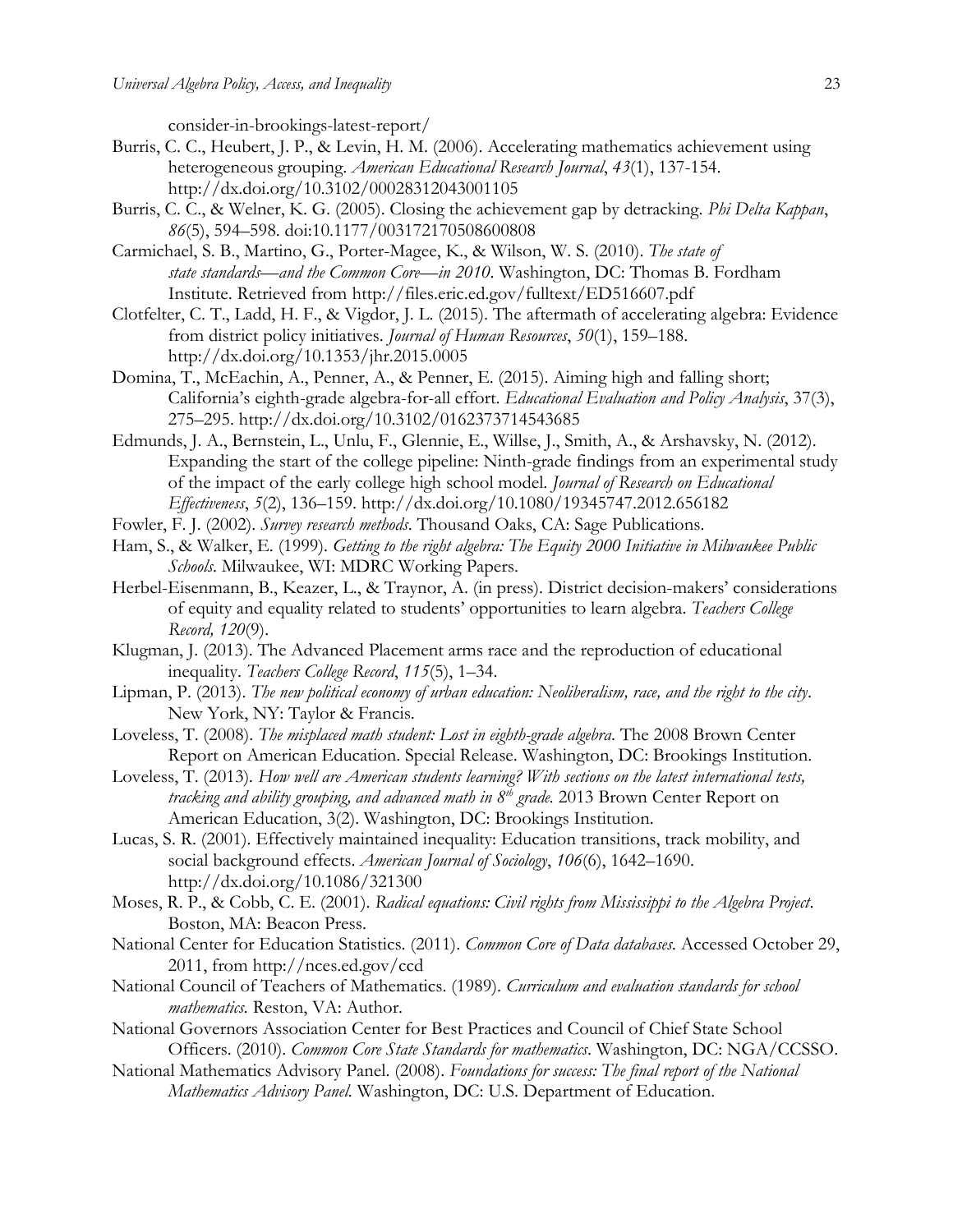No Child Left Behind (NCLB) Act of 2001, 20 U.S.C.A. § 6301 *et seq.* (West 2003).

- Raftery, A. E., & Hout, M. (1993). Maximally maintained inequality: Expansion, reform, and opportunity in Irish education, 1921-75. *Sociology of Education*, *66*(1), 41–62. http://dx.doi.org/10.2307/2112784
- Schmidt, W. H, & Houang, R. T. (2012). Curricular coherence and the Common Core State Standards for Mathematics. *Educational Researcher*, *41*(8), 294–308. http://dx.doi.org/10.3102/0013189X12464517
- Spillane, J. P. (2006). *Standards deviation: How schools misunderstand education policy*. Cambridge, MA: Harvard University Press.
- Steele, M.D., Remillard, J., Baker, J. Y., Keazer, L. M., Herbel-Eisenmann, B. (2016). *Learning about new demands in schools: Considering algebra policy environments (LANDSCAPE) findings from a national survey (RR-86).* Philadelphia, PA: Consortium for Policy Research in Education. http://dx.doi.org/10.12698/cpre.rr86
- Stein, M. K., Kaufman, J. H., Sherman, M., & Hillen, A. F. (2011). Algebra: A challenge at the crossroads of policy and practice. *Review of Educational Research*, *81*(4), 453–492.
- U.S. Department of Education. (2009). *Race to the Top executive summary.* Retrieved from http://www2.ed.gov/programs/racetothetop/executive-summary.pdf
- United States Department of Education, Office of Postsecondary Education, Archive of Policy Initiatives of Previous Administration. (1998, February). *High hopes for college for America's youth.* Retrieved from http://www2.ed.gov/offices/OPE/PPI/highhopes.html
- Williams, T., Haertel, E., & Kirst, M. W. (2011). *Improving middle grades math performance: A closer look at district and school policies and practices, course placements, and student outcomes in California. Follow-up analysis*. Mountain View, CA: EdSource.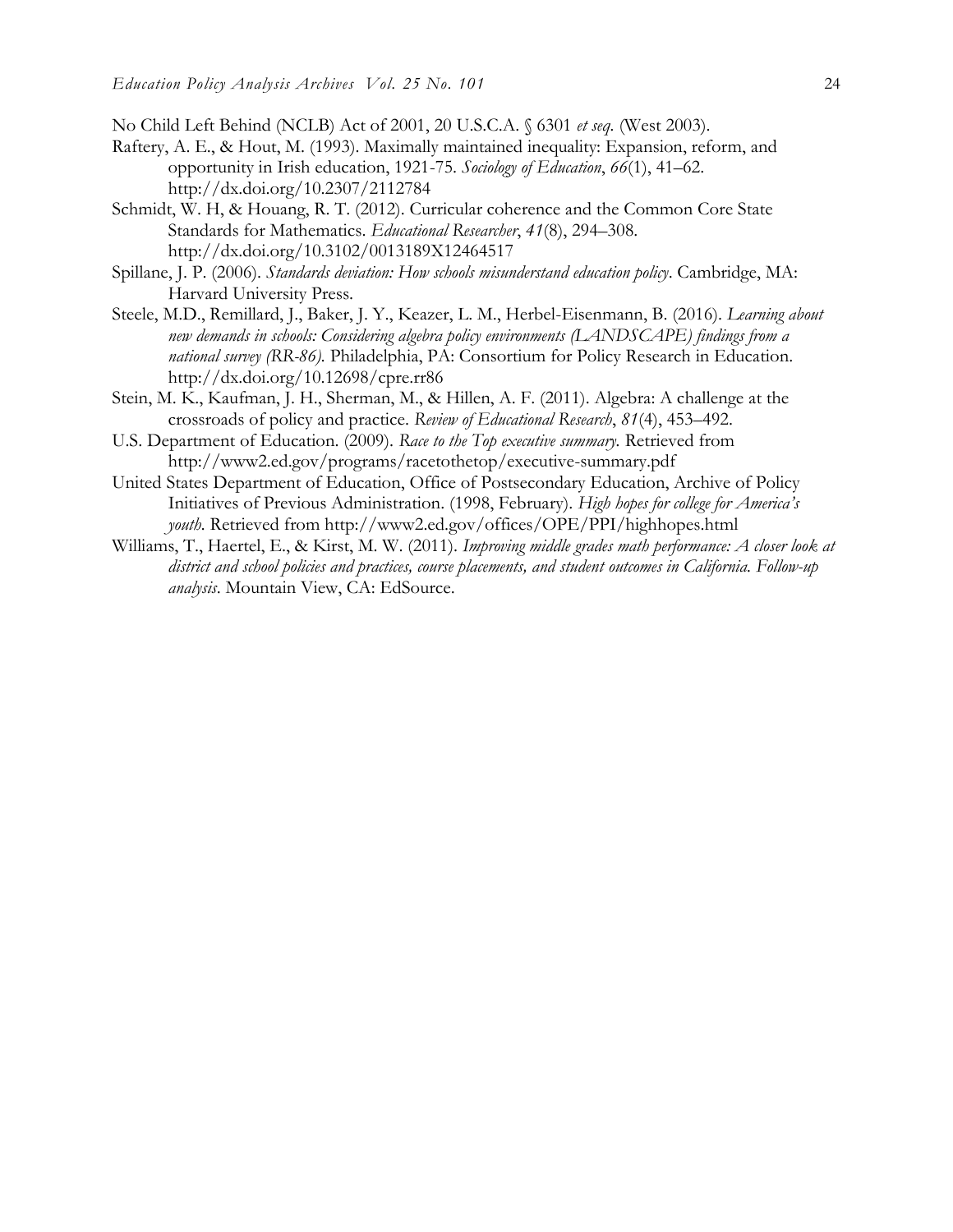# **About the Authors**

#### **Janine T. Remillard**

University of Pennsylvania janiner@upenn.edu <http://orcid.org/0000-0002-0865-387X>

Janine Remillard is an associate professor of mathematics education in the Graduate School of Education at the University of Pennsylvania. Her research interests include mathematics curriculum development and use, teacher learning in urban classrooms, and locally relevant mathematics instruction.

#### **John Y. Baker**

21<sup>st</sup> Century Partnership for STEM Education

## [jbaker@21pstem.org](mailto:jbaker@21pstem.org)

John Baker is a senior research associate with the 21<sup>st</sup> Century Partnership for STEM Education. His research centers on secondary mathematics education and policy, with a particular focus on the intersection of formal and informal learning.

#### **Michael D. Steele**

University of Wisconsin-Milwaukee

# [steelem@uwm.edu](mailto:steelem@uwm.edu)

Michael Steele is an associate professor and chair of the Department of Curriculum and Instruction in the School of Education at the University of Wisconsin-Milwaukee. His research focuses on supporting secondary math teachers in developing mathematical knowledge for teaching, integrating content and pedagogy, through teacher preparation and professional development.

#### **Nina D. Hoe**

University of Pennsylvania

# [ninahoe@gmail.com](mailto:ninahoe@gmail.com)

Nina Hoe is associate director of ImpactED at the Fels Institute of Government at the University of Pennsylvania. Her research focuses on pressing issues in education, city government, community engagement, public health, and research methodology.

#### **Anne Traynor**

Purdue University [atraynor@purdue.edu](mailto:atraynor@purdue.edu) <http://orcid.org/0000-0003-2662-9184>

Anne Traynor is an assistant professor of educational psychology and research methodology at Purdue University. Her research focuses on educational measurement methods, and assessment policy.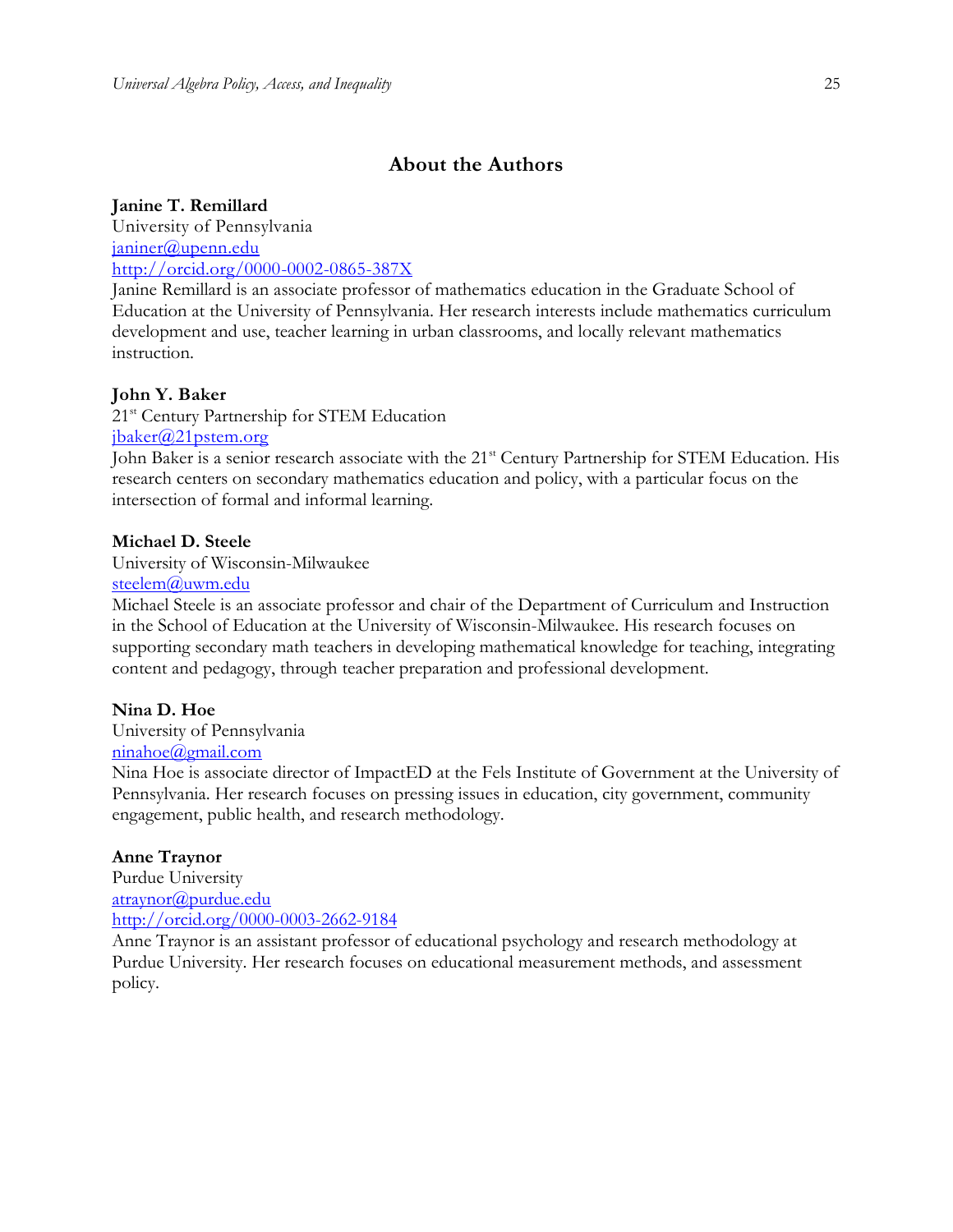# education policy analysis archives

Volume 25 Number 101 September 25, 2017 ISSN 1068-2341

### ര

SOME RIGHTS RESERVED Readers are free to copy, display, and distribute this article, as long as the work is attributed to the author(s) and **Education Policy Analysis Archives,** it is distributed for noncommercial purposes only, and no alteration or transformation is made in the work. More details of this Creative Commons license are available at

http://creativecommons.org/licenses/by-nc-sa/3.0/. All other uses must be approved by the author(s) or **EPAA**. **EPAA** is published by the Mary Lou Fulton Institute and Graduate School of Education at Arizona State University Articles are indexed in CIRC (Clasificación Integrada de Revistas Científicas, Spain), DIALNET (Spain), [Directory of Open Access Journals,](http://www.doaj.org/) EBSCO Education Research Complete, ERIC, Education Full Text (H.W. Wilson), QUALIS A1 (Brazil), SCImago Journal Rank, SCOPUS, SOCOLAR (China).

Please send errata notes to Audrey Amrein-Beardsley at [audrey.beardsley@asu.edu](mailto:audrey.beardsley@asu.edu)

**Join EPAA's Facebook community** at<https://www.facebook.com/EPAAAAPE> and **Twitter feed** @epaa\_aape.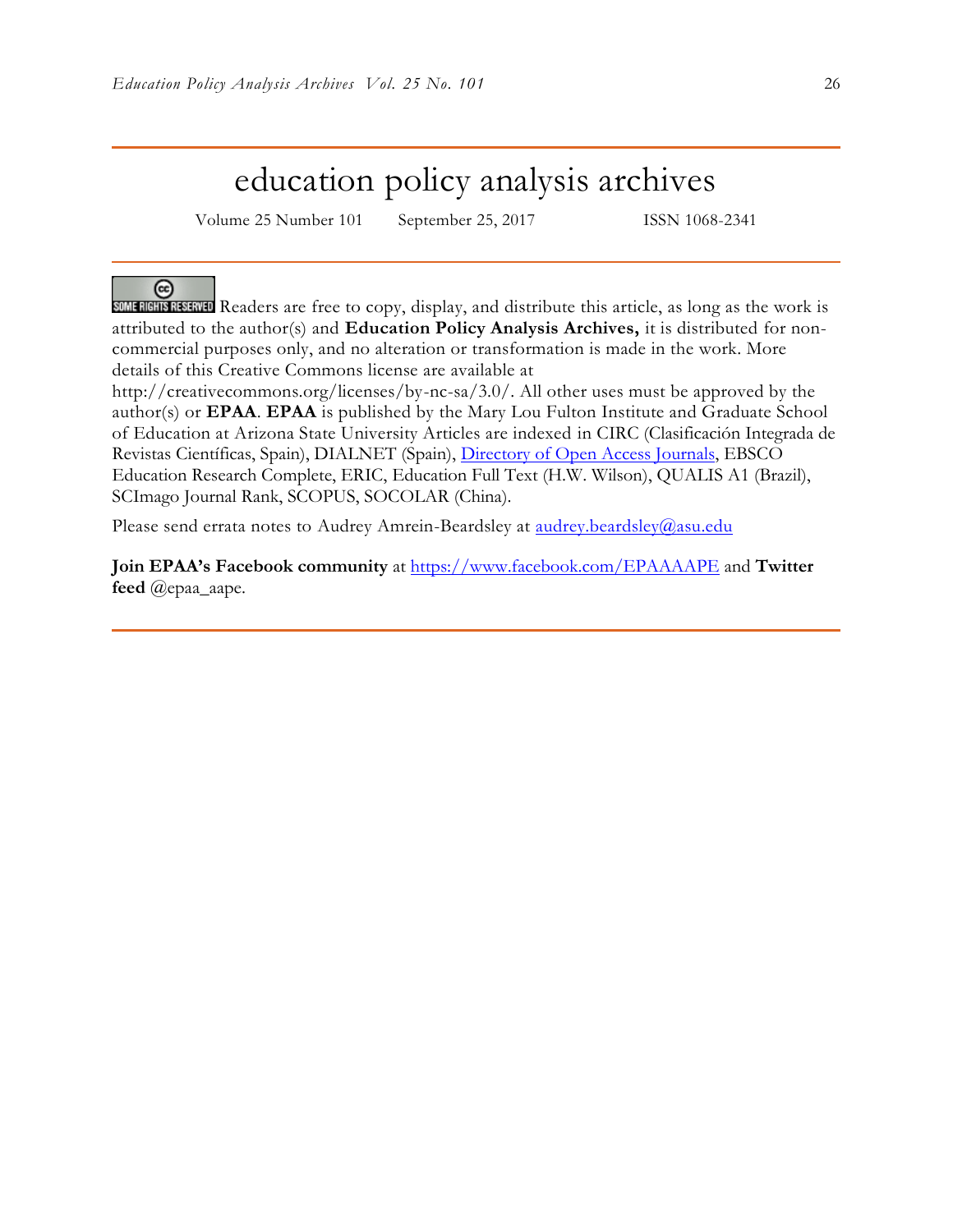# education policy analysis archives editorial board

Lead Editor: **Audrey Amrein-Beardsley** (Arizona State University) Editor Consultor: **Gustavo E. Fischman** (Arizona State University) Associate Editors: **David Carlson, Lauren Harris**, **Margarita Jimenez-Silva, Eugene Judson**, **Mirka Koro-Ljungberg, Scott Marley, Jeanne M. Powers, Iveta Silova, Maria Teresa Tatto** (Arizona State University)

**Cristina Alfaro** San Diego State University

**Gary Anderson** New York University

**Michael W. Apple** University of Wisconsin, Madison **Jeff Bale** OISE, University of Toronto, Canada

**David C. Berliner** Arizona State University

**Casey Cobb** University of **Connecticut** 

**Arnold Danzig** San Jose State University

**Linda Darling-Hammond**  Stanford University

**Elizabeth H. DeBray** University of Georgia

**Chad d'Entremont** Rennie Center for Education Research & Policy

**John Diamond** University of Wisconsin, Madison

**Matthew Di Carlo** Albert Shanker Institute

**Michael J. Dumas** University of California, Berkeley

**Kathy Escamilla** University of Colorado, Boulder

**Melissa Lynn Freeman** Adams State College

**Rachael Gabriel** University of Connecticut

**Amy Garrett Dikkers** University of North Carolina, Wilmington

**Gene V Glass** Arizona State University

**Ronald Glass** University of California, Santa Cruz

**Jacob P. K. Gross** University of Louisville

**Julian Vasquez Heilig** California State University, Sacramento **Aaron Bevanot** SUNY Albany **Kimberly Kappler Hewitt** University of North Carolina Greensboro

**Aimee Howley** Ohio University **Noah Sobe** Loyola University

**Henry Braun** Boston College **Steve Klees** University of Maryland **Nelly P. Stromquist** University of

**Jaekyung Lee S**UNY Buffalo

**Jessica Nina Lester** Indiana University

**Amanda E. Lewis** University of Illinois, Chicago

**Chad R. Lochmiller** Indiana University

**Christopher Lubienski** Indiana University

**Sarah Lubienski** Indiana University **Larisa Warhol**

**William J. Mathis** University of Colorado, Boulder

**Michele S. Moses** University of Colorado, Boulder

**Julianne Moss** Deakin University, Australia

**Sharon Nichols** University of Texas, San Antonio

**Eric Parsons** University of Missouri-Columbia

**Susan L. Robertson** Bristol University, UK

**Gloria M. Rodriguez** University of California, Davis **R. Anthony Rolle** University of Houston

**A. G. Rud** Washington State University

**Eric M. Haas** WestEd **Patricia Sánchez** University of University of Texas, San Antonio **Janelle Scott** University of California, Berkeley

> **Jack Schneider** College of the Holy Cross

Maryland

**Benjamin Superfine** University of Illinois, Chicago

**Sherman Dorn** Arizona State University

**Adai Tefera** Virginia Commonwealth University

**Tina Trujillo** University of California, Berkeley

**Federico R. Waitoller** University of Illinois, Chicago

University of Connecticut

**John Weathers** University of Colorado, Colorado Springs

**Kevin Welner** University of Colorado, Boulder

**Terrence G. Wiley** Center for Applied Linguistics

**John Willinsky**  Stanford University

**Jennifer R. Wolgemuth University of** South Florida

**Kyo Yamashiro** Claremont Graduate University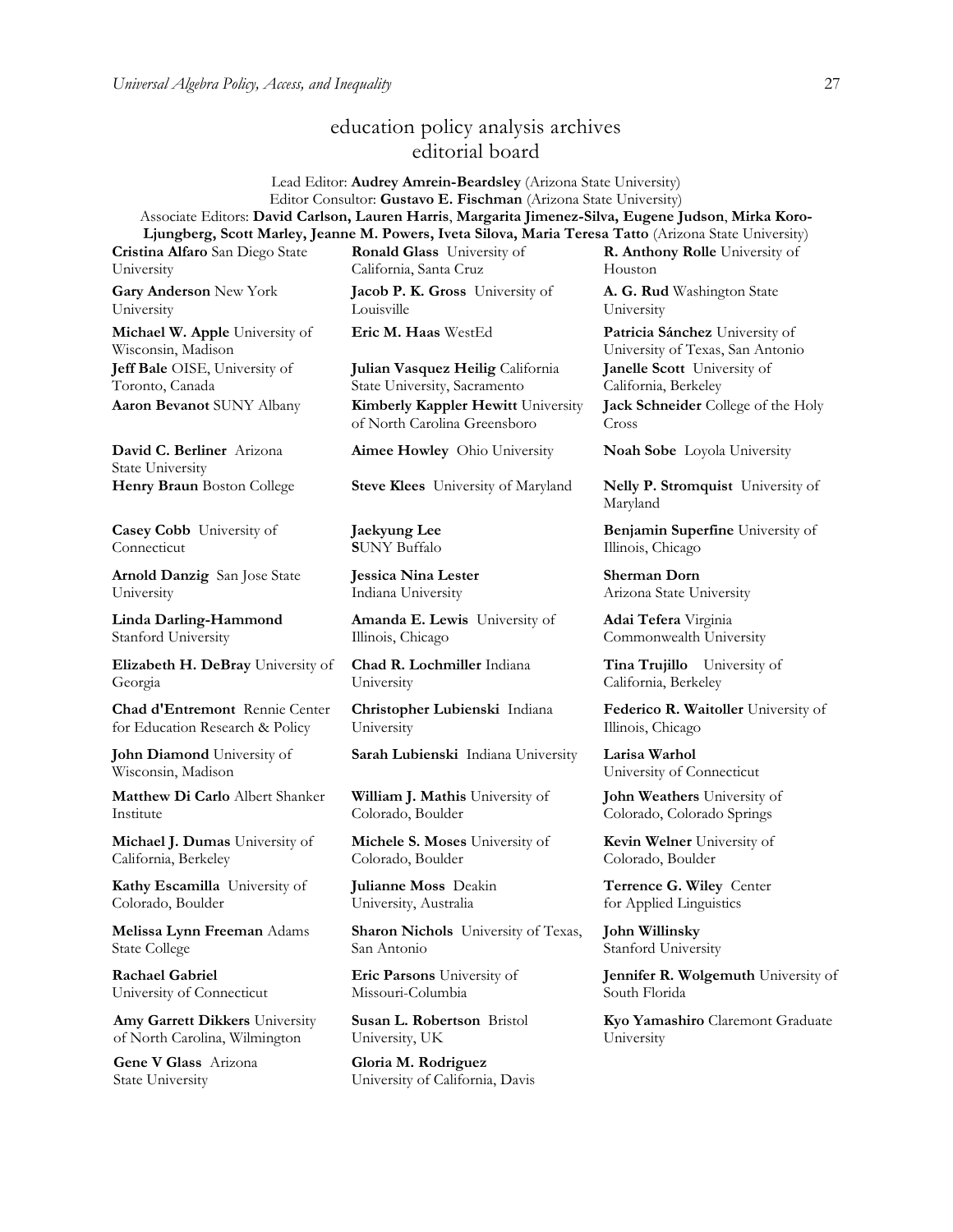# archivos analíticos de políticas educativas consejo editorial

Editor Consultor: **Gustavo E. Fischman** (Arizona State University) Editores Asociados: **Armando Alcántara Santuario** (Universidad Nacional Autónoma de México), **Jason Beech**, (Universidad de San Andrés), **Angelica Buendia**, (Metropolitan Autonomous University), **Ezequiel Gomez Caride**, (Pontificia Universidad Católica Argentina), **Antonio Luzon**, (Universidad de Granada), **José Luis Ramírez,** Universidad de Sonora)

**Claudio Almonacid** Universidad Metropolitana de Ciencias de la Educación, Chile

**Miguel Ángel Arias Ortega**  Universidad Autónoma de la Ciudad de México **Xavier Besalú Costa**  Universitat de Girona, España

**[Xavier Bonal](javascript:openRTWindow() Sarro** Universidad Autónoma de Barcelona, España

**[Antonio Bolívar](javascript:openRTWindow() Boitia** Universidad de Granada, España

**[José Joaquín Brunner](javascript:openRTWindow()** Universidad Diego Portales, Chile

**[Damián Canales Sánchez](javascript:openRTWindow()** Instituto Nacional para la Evaluación de la Educación, México

**Gabriela de la Cruz Flores** Universidad Nacional Autónoma de México **[Marco Antonio Delgado Fuentes](javascript:openRTWindow()** Universidad Iberoamericana, México

**[Inés Dussel](javascript:openRTWindow()**, DIE-CINVESTAV, México

**[Pedro Flores Crespo](javascript:openRTWindow()** Universidad Iberoamericana, México

**Ana María García de Fanelli**  Centro de Estudios de Estado y Sociedad (CEDES) CONICET, Argentina **Juan Carlos González Faraco**  Universidad de Huelva, España

**María Clemente Linuesa**  Universidad de Salamanca, España

**Jaume Martínez Bonafé** Universitat de València, España

**Alejandro Márquez Jiménez**  Instituto de Investigaciones sobre la Universidad y la Educación, UNAM, México

**María Guadalupe Olivier Tellez**, Universidad Pedagógica Nacional, México

**[Miguel Pereyra](javascript:openRTWindow()** Universidad de Granada, España

**[Mónica Pini](javascript:openRTWindow()** Universidad Nacional de San Martín, Argentina

**Omar Orlando Pulido Chaves** Instituto para la Investigación Educativa y el Desarrollo Pedagógico (IDEP) **[Paula Razquin](javascript:openRTWindow()** Universidad de San Andrés, Argentina

**José Ignacio Rivas Flores** Universidad de Málaga, España **[Miriam Rodríguez Vargas](javascript:openRTWindow()** Universidad Autónoma de Tamaulipas, México

**José Gregorio Rodríguez**  Universidad Nacional de Colombia, Colombia **[Mario Rueda Beltrán](javascript:openRTWindow()** Instituto de Investigaciones sobre la Universidad y la Educación, UNAM, México **José Luis San Fabián Maroto**  Universidad de Oviedo, España

**[Jurjo Torres Santomé](javascript:openRTWindow()**, Universidad de la Coruña, España

**[Yengny Marisol Silva Laya](javascript:openRTWindow()** Universidad Iberoamericana, México

**Ernesto Treviño Ronzón** Universidad Veracruzana, México

**[Ernesto Treviño](javascript:openRTWindow() Villarreal** Universidad Diego Portales Santiago, Chile

**[Antoni Verger Planells](javascript:openRTWindow()** Universidad Autónoma de Barcelona, España

**[Catalina Wainerman](javascript:openRTWindow()** Universidad de San Andrés, Argentina **Juan Carlos Yáñez Velazco** Universidad de Colima, México